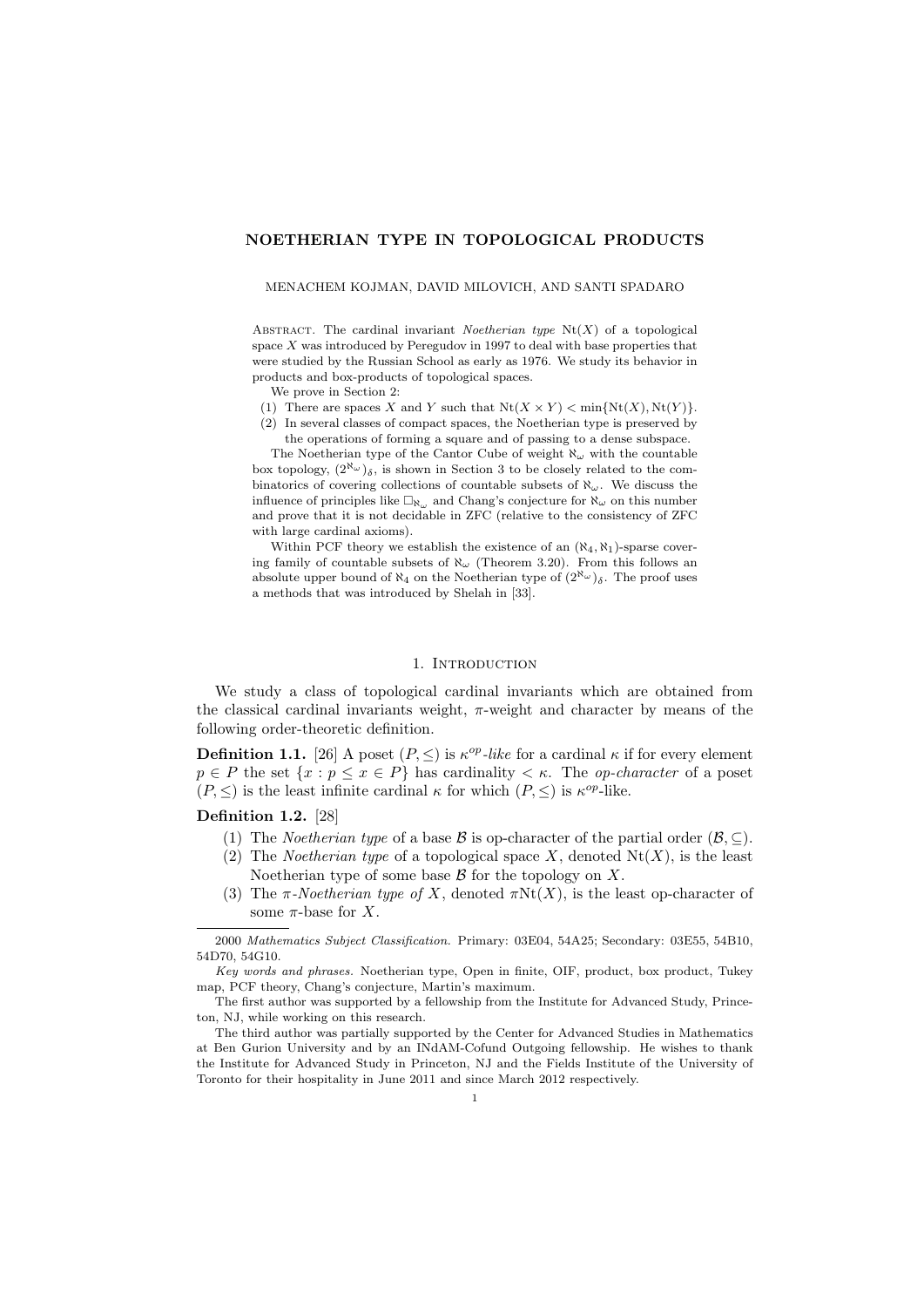- (4) The local Noetherian type at the point x, denoted  $\chi \text{Nt}(x, X)$ , is the least op-character of a local base at x.
- (5) The local Noetherian type of X  $(\chi \text{Nt}(X))$  is  $\chi \text{Nt}(X) = \text{sup}\{\chi \text{Nt}(x, X)$ :  $x \in X$ .

Spaces with Noetherian type  $\omega$  (respectively,  $\omega_1$ ) were called *Noetherian* (respectively weakly Noetherian) by Peregudov and Shapirovskii [29]. Spaces with countable Noetherian type were also studied under the name of spaces with an Open in Finite (OIF) base by Balogh, Bennett, Burke, Gruenhage, Lutzer and Mashburn in [6], by Bennett and Lutzer in [7] and by Bailey in [4], especially in the context of generalized metric spaces, metrization theorems and generalized ordered spaces.

# 1.1. Background and statement of results.

**Theorem 1.3.** [28, 26] Let 
$$
X = \prod_{i \in I} X_i
$$
. Then:  
\n
$$
Nt(X) \le \sup_{i \in I} Nt(X_i),
$$
\n
$$
\pi Nt(X) \le \sup_{i \in I} \pi Nt(X_i),
$$
\n
$$
\chi Nt(X) \le \sup_{i \in I} \chi Nt(X_i).
$$

All information about the Noetherian type of a space is lost in sufficiently large powers of the space. This is a consequence of the following theorem of Malykhin  $|25|$ .

**Theorem 1.4.** Let  $X = \prod_{i \in I} X_i$  where each  $X_i$  has a minimal open cover of size two (which is the case, for example, if X is  $T_1$  and has more than one point). If  $\sup_{i\in I} w(X_i) \leq |I|$ , then  $\mathrm{Nt}(X) = \omega$ .

In particular,  $Nt(X^{w(X)}) = \omega$  for every  $T_1$  space X.

Another easy, but nonetheless surprising consequence of the above theorem is the following.

**Example 1.5.** There are compact spaces X and Y such that  $Nt(X \times Y) < Nt(X)$ .  $Nt(Y)$ .

*Proof.* Let  $\kappa$  be a regular infinite cardinal. Let  $X = 2^{\kappa}$ , with the usual topology and  $Y = \kappa + 1$  with the order topology. By Theorem 1.4 we have  $Nt(X \times Y) = \omega$ . However, it is easy to see using the Pressing Down Lemma that  $Nt(Y) = \kappa^+$ .  $\Box$ 

In view of the above example it is natural to ask:

Question 1.6. Is it true that  $Nt(X^2) = Nt(X)$  for every (compact) space X?

Balogh, Bennett, Burke, Gruenhage, Lutzer and Mashburn similarly asked whether there exists a space X with  $Nt(X^2) = \omega < Nt(X)$  (see [6], Question 1).

In Section 2 we offer some partial positive answers for the compact case, as well as an example of  $Nt(X \times Y) < \min\{Nt(X), Nt(Y)\}.$ 

In Section 3 we study Noetherian type in spaces where  $G_{\delta}$  sets are open, and more generally, where  $\kappa$ -intersections of open sets are open, for  $\kappa \ge \aleph_0$ . We give a Noetherian analogue of a classical bound of Juhász on the cellularity of the  $G_{\delta}$ modification of a compact space. While Juhász's was a ZFC theorem, we assume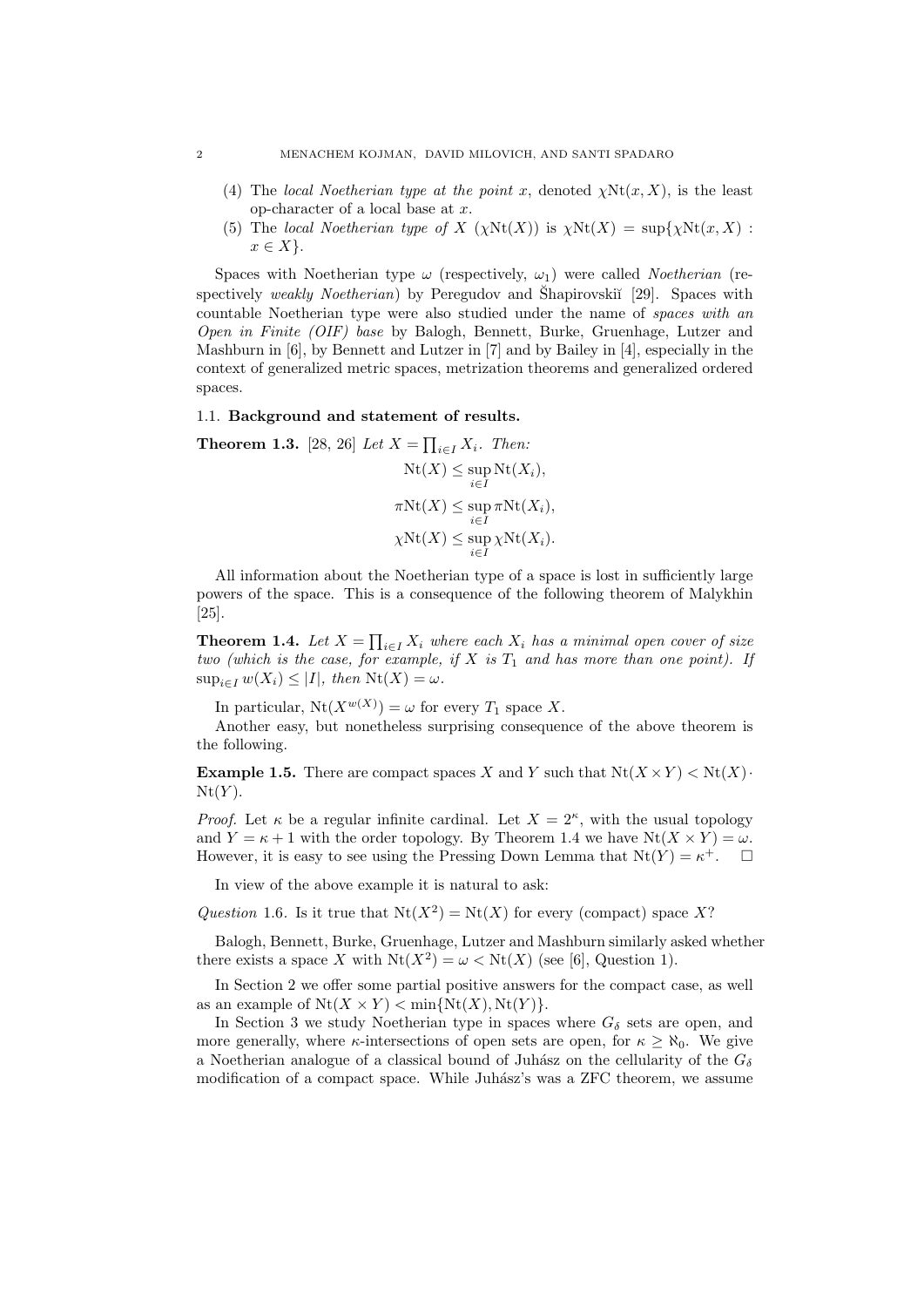(a weakening of) the GCH and another condition in our result. However, we show, modulo large cardinals, that this result is sharp.

The Noetherian type of the Cantor Cube of weight  $\aleph_{\alpha}$  with the countable box topology,  $(2^{\aleph_{\omega}})_{\delta}$ , or, more generally, with the  $\aleph_{m}$ -box topology, is closely related to combinatorial properties of covering collections of countable subsets of  $\aleph_{\alpha}$ . The Noetherian type of the  $\aleph_m$ -box topology on  $2^{\aleph_n}$  is easily determined. The case of  $(2^{\aleph_{\omega}})_{\delta}$  is more interesting and is tightly connected to pcf theory. In the rest of Section 3 we apply Shelah's PCF theory to the task of estimating the Noetherian type in this space.

The exact value of  $Nt((2^{\aleph_{\omega}})_{\delta})$  is undecidable in ZFC, the standard axiom system for set theory. However, an absolute upper bound of  $\aleph_4$  is obtained on it in ZFC (Corollary 3.21 below). This bound follows from a new PCF-theoretic result which has independent interest: there exists an  $(\aleph_4, \aleph_4)$ -sparse covering family of countable subsets of  $\aleph_{\omega}$  (Theorem 3.20 below). The proof of 3.20 uses methods that Shelah introduced into PCF theory in [33], a few years after his discovery of the  $\aleph_{\omega_4}$  bound on  $cov(\aleph_{\omega}, \aleph_0)$  [31].

# 2. Subsets of bases and the Noetherian type of compact squares and dense subspaces

The only approach we know towards proving that  $Nt(X^2) = Nt(X)$  for a space X is based on the following lemma.

**Lemma 2.1.** ([27]) Let X be any space and  $n \in \omega$ . Then  $\text{Nt}_{box}(X^n) = \text{Nt}(X)$ .

Here  $Nt_{\text{box}}(X^n)$  is the least infinite cardinal  $\kappa$  such that  $X^n$  has a  $\kappa^{op}$ -like base consisting of boxes.

If we were able to prove that every base of  $X<sup>n</sup>$  consisting of boxes contains a base which is  $Nt(X^n)^{op}$ -like, then  $Nt(X) = Nt_{box}(X^n) \leq Nt(X^n)$ , so we would be done because  $Nt(X^n) \leq Nt(X)$  by Theorem 1.3. Unfortunately, this is not true. A counterexample is offered by the irrationals, which, as shown by Corollary 2.3, have finite powers with bases consisting of boxes that do not contain  $\omega^{\rm op}$ -like bases, despite all powers of the irrationals having Noetherian type  $\omega$ .

The following theorem, credited to Konstantinov in [2] (see also page 26 of [3]), partially answers Question 2 from [27].

**Theorem 2.2.** The Baire space  $\omega^{\omega}$  (homeomorphic to the space  $\mathbb{P}$  of irrationals) has a base  $\beta$  that lacks an  $\omega^{\rm op}$ -like subcover (and hence contains no  $\omega^{\rm op}$ -like base).

*Proof.* For each  $s \in \omega^{\leq \omega}$  and  $n \in \omega$ , let  $U_{s,n}$  be the clopen set of all  $f \in \omega^{\omega}$  for which  $s^i \subseteq f$  for some  $i \leq n$ . Let B consist of the sets of the form  $U_{s,n}$ . This makes B a base of  $\omega^{\omega}$ . Now suppose that  $\mathcal{A} \subseteq \mathcal{B}$  and A is  $\omega^{\mathrm{op}}$ -like. For each  $s \in \omega^{\leq \omega}$ , there can be at most finitely many  $U_{s,n} \in \mathcal{A}$ . Set  $t_0 = \varnothing$  and, given  $k < \omega$  and  $t_k \in \omega^{\leq \omega}$ , choose  $i_k \in \omega$  such that  $i_k > n$  for all  $U_{t_k,n} \in \mathcal{A}$ . Set  $t_{k+1} = t_k^{\frown} i_k$ . Set  $f = \bigcup_{k \leq \omega} t_k$ . If  $f \in U_{s,n}$  for some  $U_{s,n} \in \mathcal{A}$ , then  $s = t_k$  for some k, which implies that  $i_k \leq n$ , in contradiction with how we constructed f. Therefore,  $\bigcup \mathcal{A} \neq \omega$  $\omega$ .

**Corollary 2.3.** If  $X = \omega^{\omega}$ , then, for all  $\alpha \in [1, \omega_1)$ ,  $X^{\alpha}$  has a base B consisting of boxes such that  $\mathcal B$  lacks an  $\mathrm{Nt}(X^\alpha)^{op}\text{-like subcover.}$ 

*Proof.* Let  $p: \alpha \times \omega \leftrightarrow \omega$  and let  $h: \omega^{\omega} \cong (\omega^{\omega})^{\alpha}$  be given by  $h(f)(i)(j) = f(p(i, j)).$ Observe that the h-image of every  $U_{s,n}$  from the proof of Theorem 2.2 is a box.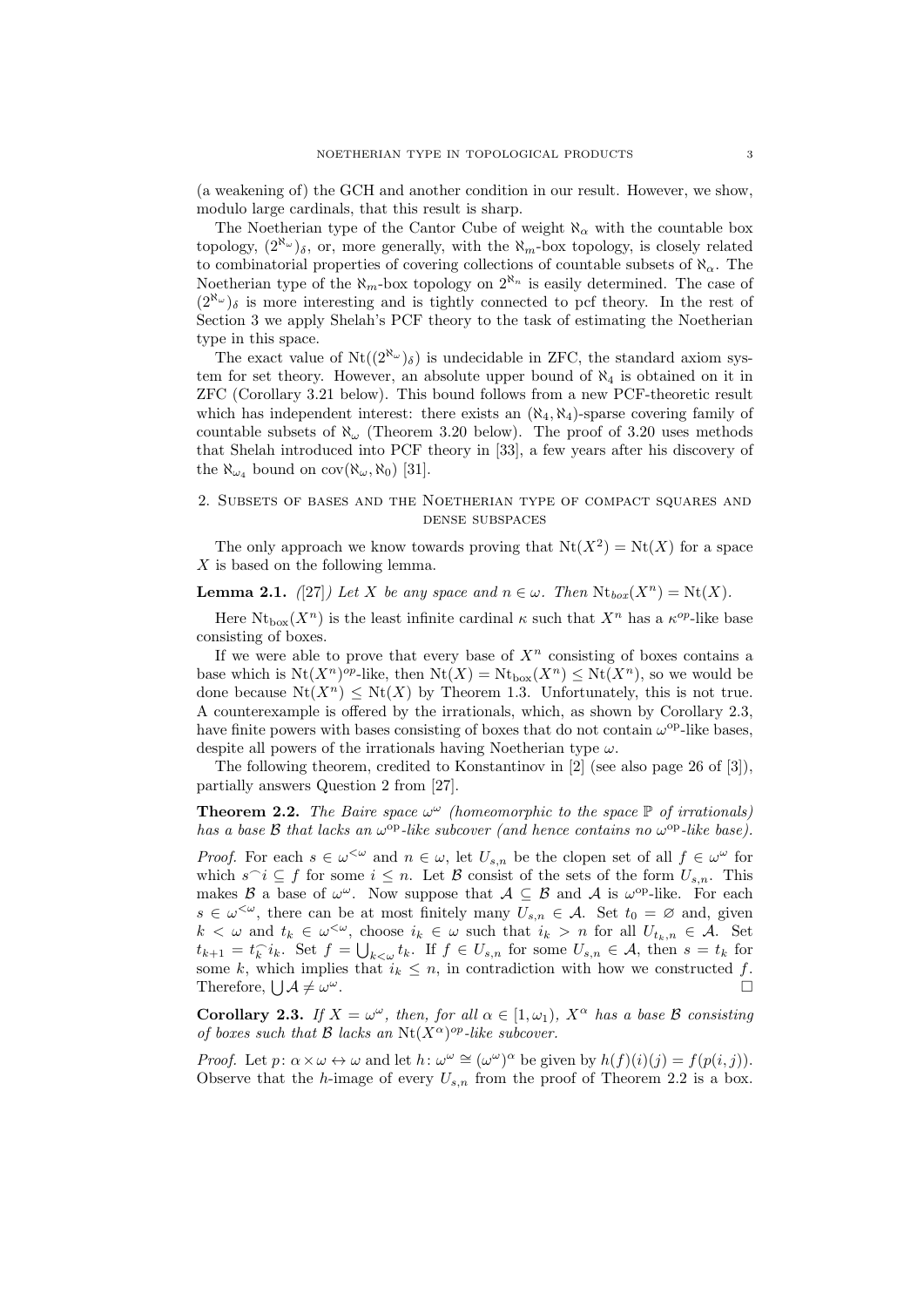Therefore,  $X^{\alpha}$  has a base of boxes not containing an  $\omega^{\text{op}}$ -like subcover. Finally, observe that  $Nt(X^{\alpha}) = Nt(\omega^{\omega}) = \omega$  by Theorem 1.4.

Whether every base of a metric space contains an  $\omega^{\rm op}$ -like base is closely related to total metacompactness and total paracompactness.

**Definition 2.4.** A space X is *totally metacompact* (*totally paracompact*) if every base  $\beta$  of X has a point-finite (locally finite) subcover  $\mathcal{A}$ .

Compact implies totally paracompact implies totally metacompact; less obviously, totally metacompact does not imply totally paracompact: Balogh and Bennett [5] noticed that Example 1 of [17] is a counterexample. (That counterexample is a Moore space; we do not know if there is a metrizable counterexample.) On the other hand, Lelek [22] showed that total metacompactness, total paracompactness, and the Menger property are equivalent in the context of separable metric spaces. The next theorem connects these covering properties with  $\omega^{\rm op}$ -like bases.

### Definition 2.5.

- A family  $\mathcal F$  of subsets of a space X is open in finite, or OIF, if every nonempty open set of X has at most finitely many supersets in  $\mathcal{F}$ .
- A space is *totally OIF* if every base has an OIF subcover.
- Let bNt(X) denote the least  $\kappa \geq \omega$  such that every base of X includes a  $\kappa$ <sup>op</sup>-like base of X.

**Theorem 2.6.** If X is a metric space, then  $bNt(X) = \omega$  if and only if X is totally OIF.

*Proof.* If  $bNt(X) = \omega$ , then every base contains an  $\omega^{op}$ -like base, which is also an OIF subcover. Conversely, if A is a base of X and  $\mathcal{B}_n$  is an OIF subcover of the elements of A with diameter  $\leq 2^{-n}$ , for all  $n < \omega$ , then  $\bigcup_{n<\omega} \mathcal{B}_n$  is an  $\omega^{\text{op-like}}$ base.

**Corollary 2.7.** If X is a totally metacompact metric space, then bNt(X) =  $\omega$ .

Question 2.8. Is there a metric space that has some but not all of the three properties totally OIF, totally metacompact, and totally paracompact?

Corollary 2.9 (Lemma 2.9, [26]). bNt(X) = Nt(X) =  $\omega$  for all compact metrizable  $X$ .

Question 2.10. Is there a compact space  $X$  having a base that does not contain an  $Nt(X)^\text{op-like base?}$  In other words, is  $bNt(X) < Nt(X)$  possible for a compact X?

Many non-compact metric spaces X satisfy  $bNt(X) = Nt(X)$  too. Every  $\sigma$ locally compact metric space X is totally paracompact [10], so it satisfies  $bNt(X) =$  $Nt(X) = \omega$ . (To be  $\sigma$ -locally compact is to be a countable union of closed subspaces that are each locally compact. It is not hard to show that a paracompact, locally  $\sigma$ locally compact space is already  $\sigma$ -locally compact.) Indeed, every scattered metric space (even every C-scattered metric space) is totally paracompact (and  $\sigma$ -locally compact) [36].

Remark.  $Nt(X) = \omega$  for all metrizable X. Moreover, it was noted by Bennett and Lutzer in [7] that, "it is easy to prove that any metric space, and indeed any metacompact Moore space, has an OIF base." Indeed, the proof would be an easy modification of the proof of Theorem 2.6: if  $\langle \mathcal{D}_n \rangle_{n \leq \omega}$  is a development, then, after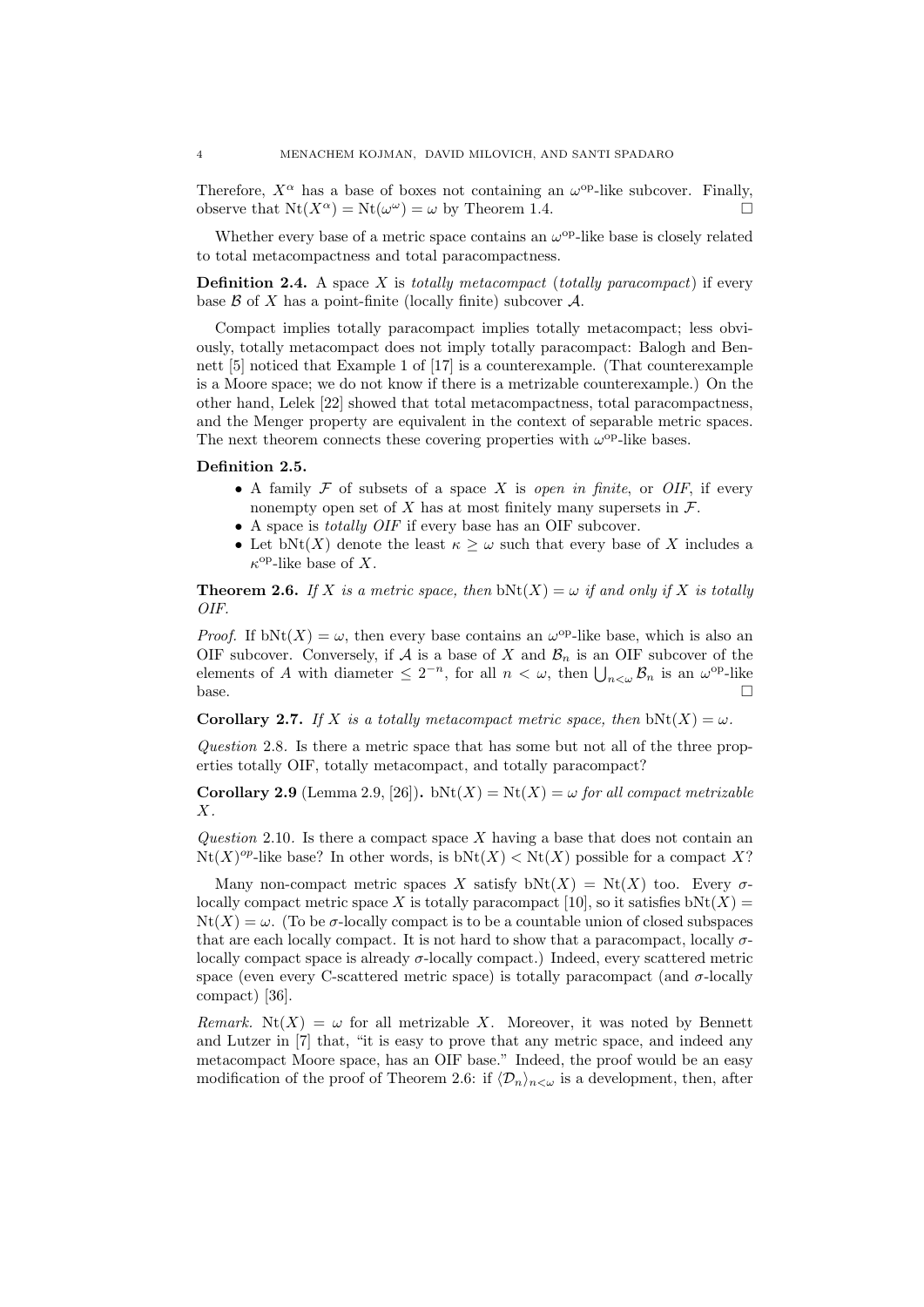choosing a point-finite refinement  $\mathcal{R}_n$  of each  $\mathcal{D}_n$ , we obtain an OIF (and therefore  $\omega^{\text{op}}$ -like) base:  $\bigcup_{n<\omega}\mathcal{R}_n$ .

Returning our focus from metric spaces back to compacta, we prove next that  $Nt(X^2) = Nt(X)$  in several classes of compact spaces. Theorem 2.12 below handles the class of spaces X satisfying  $\chi(p, X) = w(X)$  for all  $p \in X$ . Further results show that, in particular, it is consistent that this holds for all homogeneous compacta.

**Proposition 2.11.** If X is a space and A is a  $(w(X)^+)^{\text{op}}$ -like base of X, then  $|\mathcal{A}| \leq w(X).$ 

*Proof.* Seeking a contradiction, suppose that  $|\mathcal{A}| > w(X)$ . Let B be a base of X of size  $w(X)$ . Every element of A then contains an element of B. Hence, some  $U \in \mathcal{B}$ is contained in  $w(X)^+$ -many elements of A. Clearly U contains some  $V \in \mathcal{A}$ , so A is not  $(w(X)^+)$  $\Box$  op-like.

We say that a space is  $\kappa$ -compact if every open cover has a subcover of size less than  $< \kappa$ .

**Theorem 2.12** (Lemma 3.20, [26]). Suppose that X is a space with no isolated points and  $\chi(p, X) = w(X)$  for all  $p \in X$ . Further suppose that  $\kappa = \text{cf}(\kappa)$  $\min\{Nt(X), w(X)\}\$ and X has a network consisting of at most w(X)-many  $\kappa$ -compact sets. Every base of X then contains a  $Nt(X)$ <sup>op</sup>-like base of X.

Remark. If X is  $T_3$  and locally compact, then it is easily seen that X has a network consisting of at most  $w(X)$ -many compact sets.

The following two lemmas are easy modifications of Dow's Propositions 2.3 and 2.4 from [11].

**Lemma 2.13.** Let X be a space with base  $\mathcal{A}$ ; let  $\kappa$  be an uncountable cardinal,  $\{X, \mathcal{A}, \kappa\} \subseteq M \prec H(\theta)$ , and  $\kappa \cap M \in \kappa + 1$ . Set  $B = \{p \in X : \text{ord}(p, \mathcal{A}) < \kappa\}$ . We then have  $\{U \in \mathcal{A} : p \in U\} \subseteq M$  for every  $p \in \overline{B \cap M}$ .

*Proof.* Suppose that  $p \in \overline{B \cap M}$  and  $p \in U \in A$ . Choose  $q \in U \cap B \cap M$ . Since  $\kappa \cap M \in \kappa + 1$ , we have

$$
U \in \{ V \in \mathcal{A} : q \in V \} \in [H(\theta)]^{<\kappa} \cap M \subseteq [M]^{<\kappa};
$$

hence,  $U \in M$ .

Remark. The conclusion of the above lemma immediately implies that  $\overline{B \cap M} \subseteq B$ if  $|M| < \kappa$  (but we do not use this fact).

**Lemma 2.14.** Let X be a compact  $T_1$  space with base A and let M be such that  $X, \mathcal{A} \in M \prec H(\theta)$  and  $\mathcal{A} \cap M$  includes a local base at every  $p \in \overline{X \cap M}$ . We then have  $\overline{X \cap M} = X$ ; hence,  $\mathcal{A} \cap M$  is a base of X.

*Proof.* Seeking a contradiction, suppose that  $q \in X \setminus \overline{X \cap M}$ . Choose  $\mathcal{B} \subseteq \mathcal{A} \cap M$ such that  $q \notin \bigcup \mathcal{B} \supseteq X \cap M$ . Choose a finite  $\mathcal{F} \subseteq \mathcal{B}$  such that  $\bigcup \mathcal{F} \supseteq X \cap M$ . Since  $\mathcal{F} \in M$ , we have  $X \subseteq \bigcup \mathcal{F}$  by elementarity, in contradiction with  $q \notin \bigcup \mathcal{B}$ .

**Theorem 2.15.** Let X be a compact  $T_1$  space with base A and let  $\kappa$  be a regular uncountable cardinal. Set  $B = \{p \in X : \text{ord}(p, \mathcal{A}) \leq \kappa\}$ . We then have  $w(\overline{B}) \leq \kappa$ .

*Proof.* Choose M to be as in Lemma 2.13 and to have size less than  $\kappa$ . Applying Lemma 2.14 to the space  $\overline{B}$  and its base  $\mathcal{U} = \{U \cap \overline{B} : U \in \mathcal{A}\}$ , we get a sufficiently small base  $\mathcal{U} \cap M$  of  $\overline{B}$ .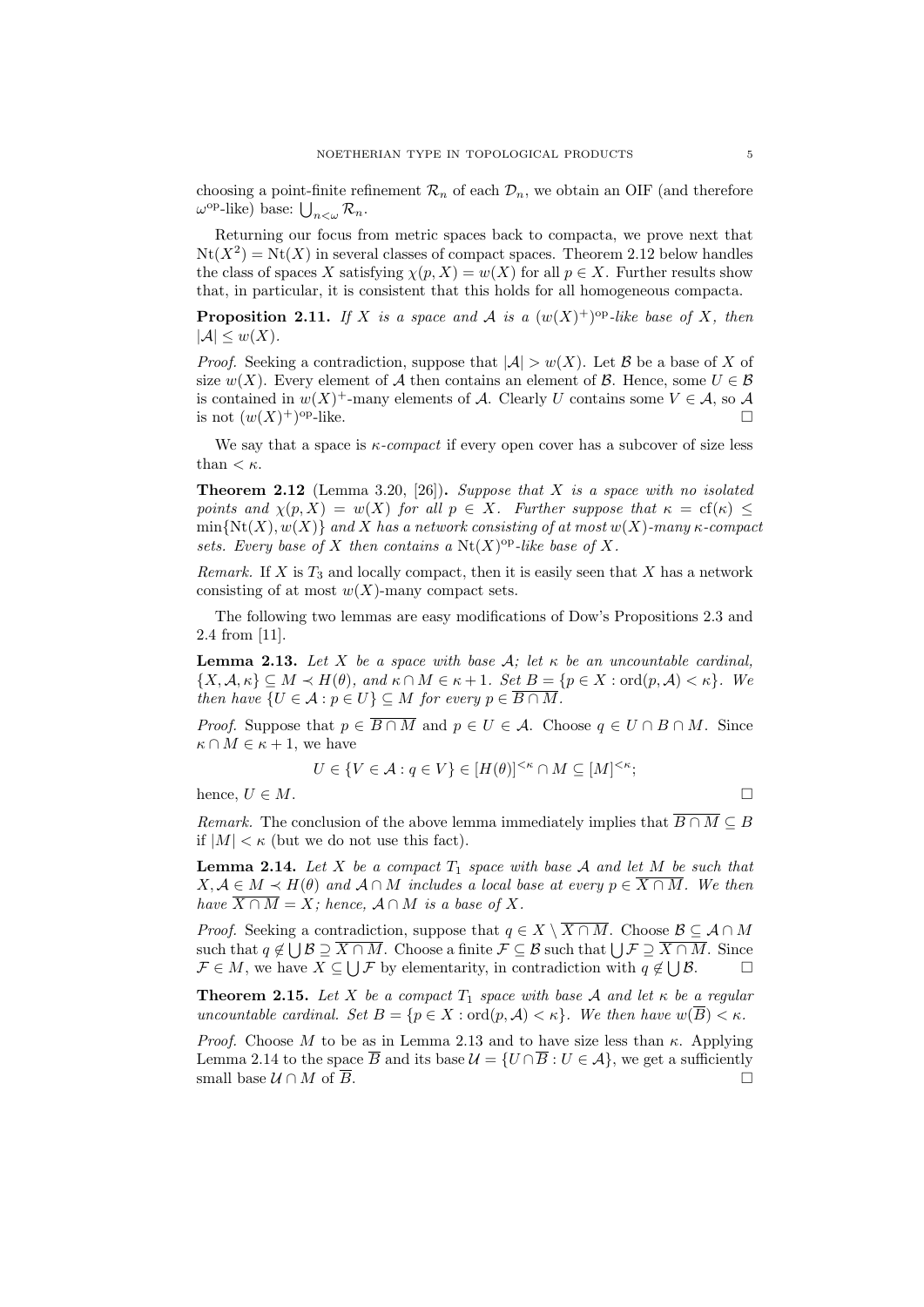The following lemma improves upon Theorem 1 of Peregudov [28], which says that if X is a compactum, then  $w(X) \leq \pi \chi(X) \text{INt}(X)$ , where  $\text{INt}(X)$  is the supremum of all cardinals strictly below  $Nt(X)$ .

**Lemma 2.16.** Let X be a compact space such that  $w(X) \geq \kappa$  where  $\kappa$  is some regular uncountable cardinal. If X has a dense set of points of  $\pi$ -character  $\lt \kappa$ , then  $Nt(X) > \kappa$ .

*Proof.* Let B be any base for X. By Theorem 2.15, there is an open set  $U \subset X$  such that every point of U has order at least  $\kappa$ . Let  $p \in U$  be a point of  $\pi$ -character less than  $\kappa$ , and  $\mathcal{C} \subset \mathcal{B}$  be a set such that  $|\mathcal{C}| = \kappa$  and  $p \in \bigcap \mathcal{C}$ . Since p has  $\pi$ -character less than  $\kappa$ , there is a nonempty open set that is in  $\kappa$ -many members of C. So,  $Nt(X) > \kappa$ .

The above lemma fails if  $\kappa$  is allowed to be singular.

**Example 2.17.** For one example, if Y is the one-point compactification of  $\bigoplus_{n<\omega}2^{\omega_n}$ , then  $\pi \chi(p, Y) < \aleph_{\omega} = w(Y)$  for all  $p \in Y$ , yet  $Nt(Y) = \omega$  is witnessed by joining the canonical bases of  $2^{\omega_n}$  for  $n < \omega$  with  $\{Y \setminus \bigcup_{m < n} 2^{\omega_m} : n < \omega\}.$ 

**Example 2.18.** For another example, let  $X = \prod_{n<\omega} A_{\aleph_n}$  where for all infinite cardinals  $\kappa$ ,  $A_{\kappa}$  denotes the one-point compactification  $D_{\kappa} \cup {\infty}$  of the discrete space  $D_{\kappa}$  with underlying set  $\kappa$ . Notice that  $w(X) = w(A_{\aleph_{\omega}}) = \aleph_{\omega}$  and  $\pi \chi(X) =$  $\pi \chi(A_{\aleph_\omega}) = \omega$ . Let us show that  $Nt(A_{\aleph_\omega}) = \aleph_{\omega+1}$ , but  $Nt(X) = \aleph_\omega$ .

First, let us show that actually  $Nt(A_{\kappa}) = \kappa^+$  for all uncountable  $\kappa$ . Let  $\mathcal U$  be a base of  $A_{\kappa}$ . Set  $F = {\sigma \subseteq \kappa : A_{\kappa} \setminus \sigma \in \mathcal{U}} \in [[\kappa]^{<\omega}]^{\kappa}$ . Set  $T = {\lambda^+ : \omega \leq \lambda < \kappa}$ and let S be a cofinal subset of T of minimal order type. For each  $\mu \in S$ , choose  $I_{\mu} \in [F]^{\mu}$  such that  $I_{\mu}$  is a  $\Delta$ -system with root  $r_{\mu}$ . Partition each  $I_{\mu}$  into disjoint subsets  $J_{\mu}$  and  $K_{\mu}$  each of size  $\mu$ . Observe that if  $|S| < \kappa$ , then, setting

$$
J = \bigcup_{\mu \in S} \bigg\{ \sigma \in J_{\mu} : \varnothing = (\sigma \setminus r_{\mu}) \cap \bigcup_{\nu \in \mu \cap S} K_{\nu} \bigg\},\,
$$

UJ has size  $\kappa$  but does not equal  $\kappa$ . Moreover, if  $|S| = \kappa$ , then  $\kappa$  is weakly inaccessible, in which case F contains a  $\Delta$ -system G of size  $\kappa$ . For such a G, if  $\sigma \in G$ , then  $\bigcup$   $(G \setminus {\{\sigma\}})$  has size  $\kappa$  but does not equal  $\kappa$ . Thus, in both cases there exists  $I \in [F]^{\kappa}$  such that  $\bigcap_{\sigma \in I} (A_{\kappa} \setminus \sigma)$  includes an isolated point. Hence, U is not  $\kappa^{\text{op-like}}$ ; hence,  $\kappa^+ \leq \text{Nt}(A_\kappa) \leq w(A_\kappa)^+ = \kappa^+$ .

Second, by Theorem 1.3,  $Nt(X) \leq \sup_{n \leq \omega} Nt(A_{\aleph_n}) = \aleph_{\omega}$ . Finally,  $Nt(X) \geq \aleph_{\omega}$ by Lemma 2.16.

**Example 2.19.** Building on the previous example, let  $Z$  be the one-point compactification of  $\bigoplus_{\alpha<\omega_1} A_{\aleph_\alpha}$ . Observe that  $w(Z) = w(A_{\aleph_{\omega_1}}) = \aleph_{\omega_1}$  and  $\pi\chi(Z) =$  $\pi\chi(A_{\aleph_{\omega_1}})=\omega$ . As argued above,  $\text{Nt}(A_{\aleph_{\omega_1}})=\aleph_{\omega_1+1}$ . However, we will show that  $Nt(Z) = \aleph_{\omega_1}$ . First, by Lemma 2.16,  $Nt(Z) \ge \aleph_{\omega_1}$ . Second, we can build an  $\aleph_{\omega_1}^{\text{op}}$ -like base C of Z as follows. For each  $\alpha < \omega_1$ , let  $\mathcal{A}_{\alpha}$  be (a copy of) a base of  $A_{\aleph_{\alpha}}$  of size  $\aleph_{\alpha}$ . Set  $\mathcal{B} = \{Z \setminus \bigcup_{\alpha \in \sigma} A_{\aleph_{\alpha}} : \sigma \in [\omega_1]^{<\omega} \}$ . Set  $\mathcal{C} = \mathcal{B} \cup \bigcup_{\alpha < \omega_1} A_{\alpha}$ .

**Theorem 2.20.** If  $X$  is a compactum with regular weight and  $X$  is homogeneous (or merely homogeneous in character), then every base of X contains an  $Nt(X)$ <sup>op</sup>-like base.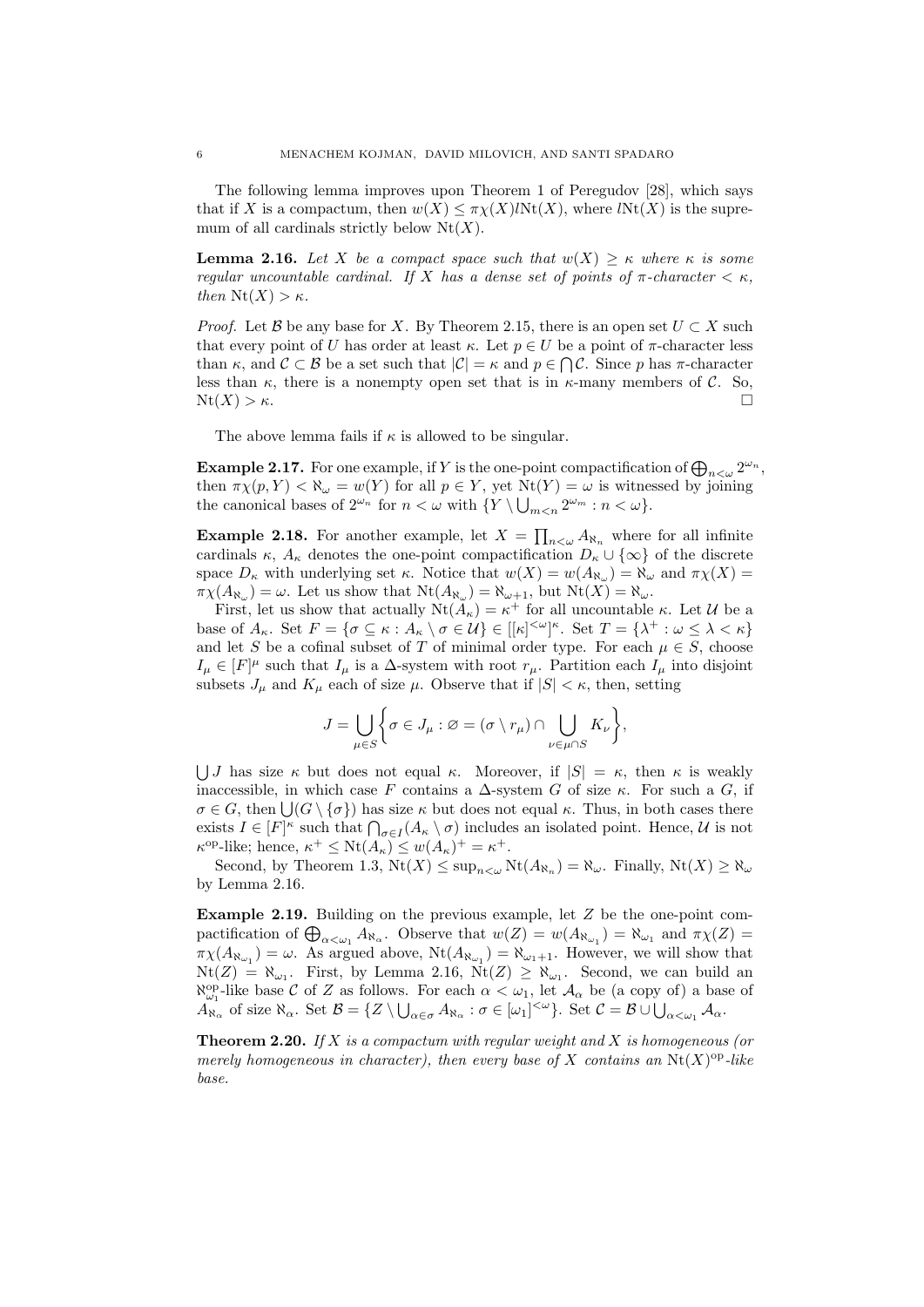*Proof.* If  $\chi(X) = w(X)$ , then just apply Theorem 2.12. If  $\chi(X) < w(X)$ , then  $Nt(X) = w(X)^+$  by Lemma 2.16. So, if A is any base for X, then every base of size  $w(X)$  contained in A would be  $Nt(X)^{op}$ -like.

We can exchange the above requirement that  $w(X)$  be regular for a weak form of GCH.

Corollary 2.21. Suppose that every limit cardinal is strong limit. For every homogeneous compactum X, every base of X then contains an  $Nt(X)^\text{op}-like$  base.

*Proof.* By Arhangel'skiï's Theorem,  $\chi(X) \leq w(X) \leq 2^{\chi(X)}$ . If  $\chi(X) < w(X)$ , then  $w(X)$  is a successor cardinal; apply Theorem 2.20. If  $\chi(X) = w(X)$ , then apply Theorem 2.12.  $\Box$ 

**Corollary 2.22.** (GCH) Let X be a homogeneous compactum. Then  $Nt(X^n)$  =  $Nt(X)$  for every  $n \in \omega$ .

Geschke and Shelah [14] have shown that for every infinite cardinal  $\kappa \leq \mathfrak{c}$ , there is a first countable homogeneous compactum with weight  $\kappa$ . Since ZFC cannot refute  $\mathfrak{c} > \aleph_{\omega}$ , it is consistent to have a homogeneous compactum X such that  $\chi(X) = \omega = \text{cf}(w(X)) < w(X)$ . For such X, our above theorems do not determine whether  $Nt(X^2) = Nt(X)$ .

If we do not assume homogeneity, then we still have the following weak results.

**Theorem 2.23** (Lemma 3.23, [26]). Suppose that  $\kappa = cf(\kappa) > \omega$  and X is a space such that  $\pi \chi(p, X) = w(X) \geq \kappa$  for all  $p \in X$ . Further suppose that X has a network consisting of at most  $w(X)$ -many  $\kappa$ -compact sets. Every base of X then contains a  $w(X)$ <sup>op</sup>-like base of X.

Remark. If X is  $T_3$  and locally compact, then it is easily seen that X has a network consisting of at most  $w(X)$ -many compact sets.

**Theorem 2.24.** Suppose that  $\kappa$  is a regular cardinal and X is a locally  $\kappa$ -compact T<sub>3</sub> space such that  $\text{Nt}(X) \leq w(X) = \kappa$ . Every base of X then contains a  $\kappa^{\text{op}}$ -like base of X.

*Proof.* Let A be a base of X and let B be a  $\kappa^{\text{op}}$ -like base of X. We may assume that  $|\mathcal{A}| = |\mathcal{B}| = \kappa$ . Suppose that  $\kappa = \omega$ . The space X is then metrizable and  $\sigma$ -compact, so, as noted earlier for the wider class of  $\sigma$ -locally compact metric spaces, every base of X contains an  $\omega^{\rm op}$ -like base.

Suppose that  $\kappa > \omega$ . Let  $\langle M_{\alpha} \rangle_{\alpha \leq \kappa}$  be a continuous elementary chain such that  ${M_\beta : \beta < \alpha} \cup {\mathcal{A}, \mathcal{B}} \subseteq M_\alpha \prec H(\theta)$  and  $|M_\alpha| < \kappa$  and  $M_\alpha \cap \kappa \in \kappa$  for all  $\alpha < \kappa$ . The inclusion  $\mathcal{A} \cup \mathcal{B} \subseteq M_{\kappa}$  follows immediately. For each  $\alpha < \kappa$ , let  $\mathcal{U}_{\alpha}$ denote the set of all  $U \in \mathcal{A} \cap M_{\alpha+1}$  for which U has a superset in  $\mathcal{B} \setminus M_\alpha$ . Set  $\mathcal{U} = \bigcup_{\alpha < \kappa} \mathcal{U}_{\alpha} \subseteq \mathcal{A}$ . First, let us show that  $\mathcal{U}$  is  $\kappa^{\text{op}}$ -like. Suppose that  $\alpha < \kappa$ and  $\mathcal{U}_{\alpha} \ni U \subseteq V \in \mathcal{U}$ . There then exist  $\beta < \kappa$  and  $B \in \mathcal{B} \setminus M_{\beta}$  such that  $B \supseteq V \in M_{\beta+1}$ . Hence,  $U \subseteq B$ ; hence,  $B \in \{W \in \mathcal{B} : U \subseteq W\} \in M_{\alpha+1} \cap [\mathcal{B}]^{<\kappa}$ ; hence,  $B \in M_{\alpha+1}$ ; hence,  $\beta \leq \alpha$ ; hence,  $V \in M_{\alpha+1}$ . Thus, U is  $\kappa^{\text{op}}$ -like.

Finally, let us show that U is a base of X. Suppose that  $p \in B \in \mathcal{B}$  and  $\overline{B}$  is κ-compact. It then suffices to find  $U \in \mathcal{U}$  such that  $p \in U \subseteq B$ . Let  $\beta$  be the least  $\alpha < \kappa$  such that there exists  $A \in \mathcal{A} \cap M_{\alpha+1}$  satisfying  $p \in A \subseteq A \subseteq B$ .

Fix such an  $A \in \mathcal{A} \cap M_{\beta+1}$ . If  $B \notin M_{\beta}$ , then  $A \in \mathcal{U}_{\beta}$  and  $p \in A \subseteq B$ . Hence, we may assume that  $B \in M_\beta$ . For each  $q \in \overline{A}$ , choose  $\langle A_q, B_q \rangle \in \mathcal{A} \times \mathcal{B}$  such that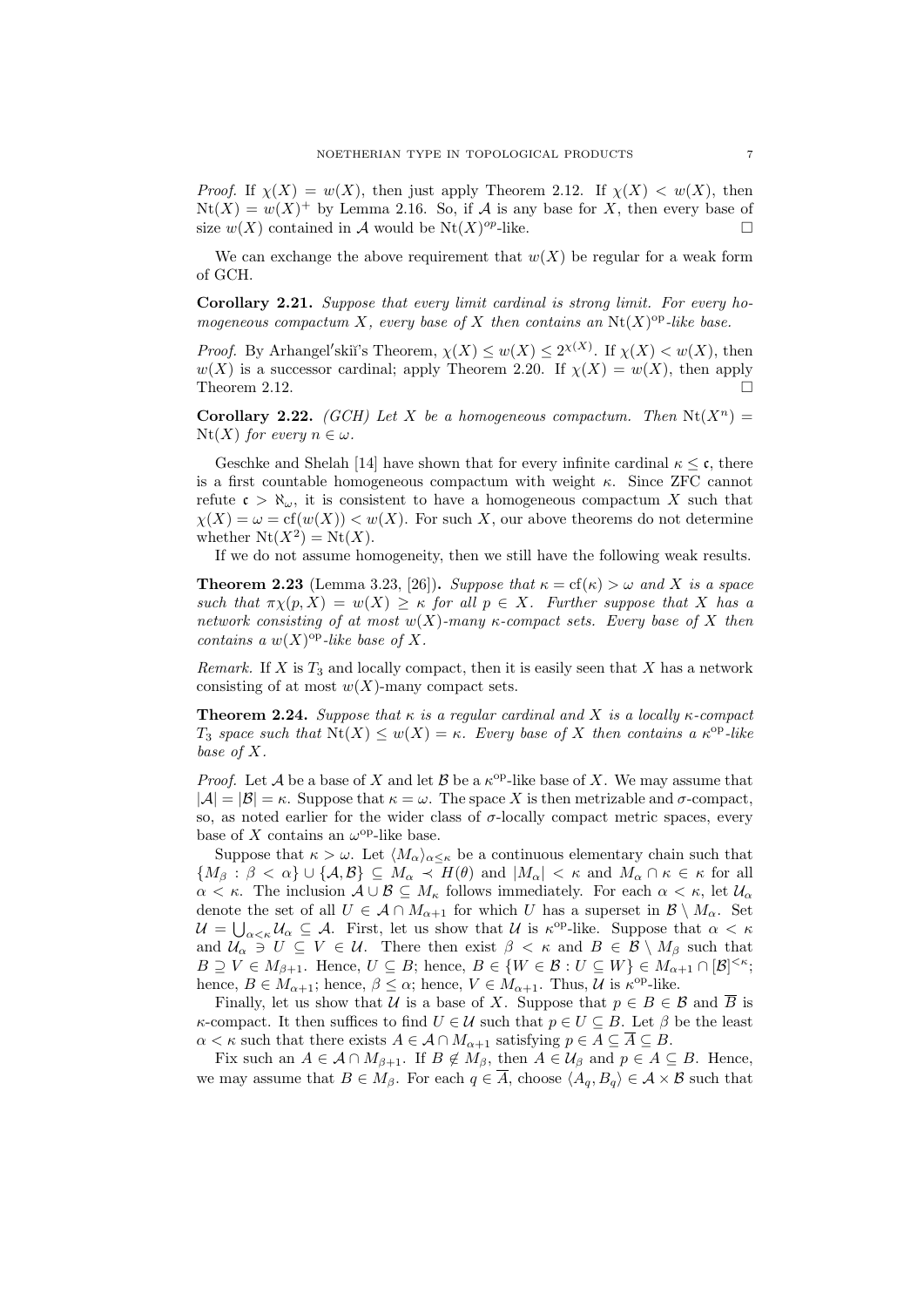$q \in A_q \subseteq B_q \subseteq \overline{B}_q \subseteq B$ . There then exists  $\sigma \in \left[\overline{A}\right]^{<\kappa}$  such that  $\overline{A} \subseteq \bigcup_{q \in \sigma} A_q$ . By elementarity, we may assume that  $\langle\langle A_q, B_q\rangle\rangle_{q\in\sigma} \in M_{\beta+1}$ ; hence,  $A_q, \dot{B}_q \in M_{\beta+1}$ for all  $q \in \sigma$ . Choose  $q \in \sigma$  such that  $p \in A_q$ . If  $B_q \notin M_\beta$ , then  $A_q \in \mathcal{U}_\beta$  and  $p \in A_q \subseteq B$ . Hence, we may assume that  $B_q \in M_\beta$ ; hence, we may choose  $\alpha < \beta$ such that  $B_q \in M_{\alpha+1}$ . It follows that  $B \in \{W \in \mathcal{B} : B_q \subseteq W\} \in M_{\alpha+1} \cap [\mathcal{B}]^{<\kappa};$ hence,  $B \in M_{\alpha+1}$ . For each  $r \in B_q$ , choose  $W_r \in \mathcal{A}$  such that  $r \in W_r \subseteq W_r \subseteq B$ . There then exists  $\tau \in \left[\overline{B}_q\right]^{\leq \kappa}$  such that  $\overline{B}_q \subseteq \bigcup_{r \in \tau} W_r$ . By elementarity, we may assume that  $\langle W_r \rangle_{r \in \tau} \in M_{\alpha+1}$ . Choose  $r \in \tau$  such that  $p \in W_r$ . We then have  $W_r \in \mathcal{A} \cap M_{\alpha+1}$  and  $p \in W_r \subseteq \overline{W_r} \subseteq B$ , in contradiction with the minimality of  $\beta$ . Thus,  $\mathcal U$  is a base of X.

**Theorem 2.25.** Let X be a compact space such that  $w(X)$  is a regular cardinal and X does not map onto  $I^{w(X)}$ . Then  $Nt(X^n) = Nt(X) = w(X)^+$  for every  $n \in \omega$ .

*Proof.* By a well-known consequence of Shapirovskiı's Theorem on maps onto Tychonoff cubes (see [18], 3.20) X has a dense set of points of  $\pi$ -character  $\lt w(X)$ . But then also  $X^n$  has a dense set of points of  $\pi$ -character  $\lt w(X)$ . Therefore, by Lemma 2.16, we have  $w(X) = w(X^n) < \text{Nt}(X^n)$ . Let B be a base for  $X^n$  of size  $w(X)$  consisting of boxes. Then B is trivially  $Nt(X^n)^{op}$ -like base and hence we are done.

**Corollary 2.26.**  $N_t(X^n) = N_t(X)$  for every compact space such that  $w(X)$  is a regular cardinal and at least one of the following conditions holds:

- $(1)$  X is hereditarily normal.
- (2)  $\beta\omega$  does not embed in X.
- (3)  $|X| < 2^{w(X)}$ .

*Proof.* The case of the third item follows readily from Theorem 2.25. In case  $X$ is like in the first or the second item then X cannot even map onto  $I^{\omega_1}$  by the argument in the proof of 3.21 and 3.22 of [18].  $\Box$ 

We now proceed to show the strongest instance of the failure of productivity of Noetherian type that we know of so far. Recall that a partial order is called *directed* if any two elements have a common upper bound. A map between partial orders is called Tukey if the images of unbounded sets are unbounded.

Let  $\kappa$  be a regular cardinal such that  $\kappa^{\aleph_0} = \kappa$  and let  $E^{\kappa}_{\omega} = {\alpha < \kappa : cf(\alpha) = \omega}.$ Order  $[\kappa]^{<\omega}$  with respect to inclusion. Let  $S_0$  and  $S_1$  be two stationary subsets of  $E_{\omega}^{\kappa}$  with nonstationary intersection. Let  $D_i = D(S_i)$  be the set of all countable compact subsets of  $S_i$ , ordered with respect to inclusion. The key facts we need about  $D_0$  and  $D_1$  are due to Todorcevic:

**Theorem 2.27** (Lemma 2, [37]). If  $\lambda$  is a regular uncountable cardinal and S and T are unbounded subsets of  $E_{\omega}^{\lambda}$ , then there is a Tukey map from  $[\lambda]^{<\omega}$  to  $D(S) \times D(T)$ with the product ordering iff  $S \cap T$  is nonstationary.

Corollary 2.28 (Lemma 3, [37]). If  $\lambda$  is a regular uncountable cardinal and S is an unbounded subset of  $E_{\omega}^{\lambda}$ , then there is a Tukey map from  $[\lambda]^{<\omega}$  to  $D(S)$  iff S is nonstationary.

It follows that there is a Tukey map  $T : [\kappa]^{<\omega} \to D_0 \times D_1$ . Note that we can take such a Tukey map to have a cofinal range. Indeed, since  $\kappa^{\aleph_0} = \kappa$  we can fix a bijection  $f : [\kappa]^{<\omega} \to D_0 \times D_1$ . Now,  $D_0 \times D_1$  is directed, so the map S which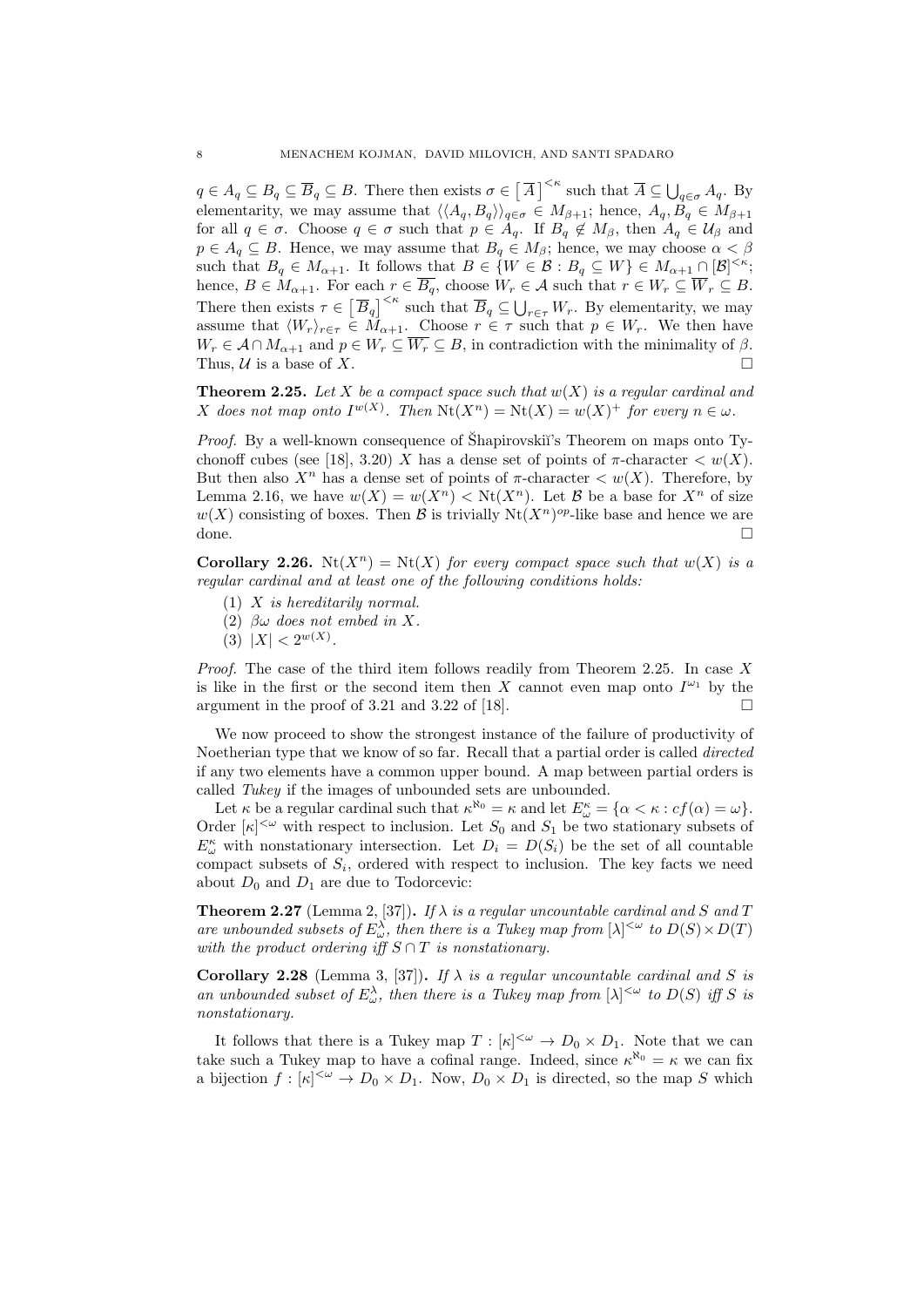takes  $x \in [\kappa]^{<\omega}$  into a common upper bound of  $f(x)$  and  $T(x)$  is well-defined. It is easy to see that  $S$  is a Tukey map with a cofinal range.

**Example 2.29.** There are  $T_{3.5}$  spaces X and Y such that

 $Nt(X \times Y) < min\{Nt(X), Nt(Y)\}.$ 

*Proof.* For  $i = 0, 1$ , let  $X_i$  be the set  $[S_i]^{<\omega}$  topologized in such a way that a local base at the point  $x \in X_i$  is  $\{[x,E]_i : E \in D_i\}$ , where  $[x,E]_i = \{x \cup z : z \in$  $[S_i \setminus E]^{<\omega}$ . Observe that the resulting topology on each  $X_i$  is  $T_1$  and that the above local bases are clopen local bases. Therefore, each  $X_i$  is  $T_{3.5}$ . We claim that we even have  $\chi \text{Nt}(X_i) \geq \aleph_1$  for  $i = 0, 1$ . Indeed, let  $\mathcal{B}$  be a local base at the point  $x \in X_i$ . Since  $\kappa^{\omega} = \kappa$ , we can assume that  $|\mathcal{B}| = \kappa$ . Moreover, we can assume that B is of the form  $\{[x, E]_i : E \in \mathcal{E}\}\$  where  $\mathcal{E} \subset D_i$  is cofinal. Now fix an injection  $F : [\kappa]^{<\omega} \to \mathcal{E}$ . By Corollary 2.28, we can find an unbounded set A such that  ${F(a): a \in A}$  is bounded by some E. Therefore, we have  $[x, E]_i \subset [x, F(a)]_i$  for every  $a \in A$ , which shows that  $\chi \text{Nt}(X) \geq \aleph_1$ .

Now we claim that  $Nt(X_0 \times X_1) = \omega$ . Indeed, let  $T: [\kappa]^{<\omega} \to D_0 \times D_1$  be a Tukey map with cofinal range, and consider

$$
\mathcal{A} = \{ [x, T(y)_0]_0 \times [z, T(y)_1]_1 : x \in [S_0]^{<\omega}, y \in [\kappa]^{<\omega}, z \in [S_1]^{<\omega} \}.
$$

This set is a base because the range of  $T$  is cofinal. Suppose that

 $[x, T(y)_0]_0 \times [x', T(y)_1]_1 \subset [x_j, T(y_j)_0]_0 \times [x'_j, T(y_j)_1]_1$ 

for every  $j \in \omega$ . Then for every  $j \in \omega$  we have  $x_j \subset x$  and  $x'_j \subset x'$ . Hence,  $\{(x_j, x'_j) : j \in \omega\}$  is finite. Moreover,  $T(y_j)_0 \subset T(y)_0 \cup x$  and  $T(y_j)_1 \subset T(y)_1 \cup x'$ for all  $j \in \omega$ . Thus,  $\{T(y_j) : j \in \omega\}$  is bounded in  $D_0 \times D_1$ . Since T is a Tukey map,  $\{y_j : j \in \omega\}$  is bounded in  $[\kappa]^{<\omega}$ . Hence,  $\{(x_j, x'_j, y_j) : j \in \omega\}$  is finite. Thus, A is  $\omega^{\rm op}\text{-like}$ .  $op-like.$ 

Question 2.30. Do there exist compact spaces X and Y such that  $Nt(X \times Y)$  $min\{Nt(X),Nt(Y)\}$ ?

The methods of this section can be used to attack also Question 2 from [6], which in our terminology reads does every dense subspace of a regular space of countable Noetherian type have countable Noetherian type? This is because of the following theorem.

**Theorem 2.31.** Let X be a regular space such that every base of X contains a  $Nt(X)^{op}.$  like base of X. Then  $Nt(D) \leq Nt(X)$  for every dense  $D \subset X$ .

*Proof.* Let B be a base consisting of regular open sets (that is,  $Int(\overline{B}) = B$  for every  $B \in \mathcal{B}$ . Let  $\mathcal{U} \subset \mathcal{B}$  be a Nt $(X)^{op}$ -like. Let  $\mathcal{V} = \{D \cap U : B \in \mathcal{U}\}\)$ . Then  $\mathcal{V}$  is a base for D. To see that U is  $Nt(X)^{op}$ -like just note that  $U \cap D \subset V \cap D$  implies that  $U \subset V$  whenever U and V are regular open.

Define  $\delta Nt(X) = \sup \{Nt(D) : D$  is a dense subset of X $\}$ . Note that we always have  $\delta Nt(X) \geq Nt(X)$ . It is well-known that performing the same procedure for cellularity doesn't give rise to a new cardinal function. In other words, the cellularity of a dense subspace is always equal to the cellularity of the whole space. However, the authors of [6] showed that this is not the case for Noetherian type, at least if one is willing to forgo regularity.

**Theorem 2.32.** [6] There is a Hausdorff space X such that  $\delta N t(X) > N t(X)$ .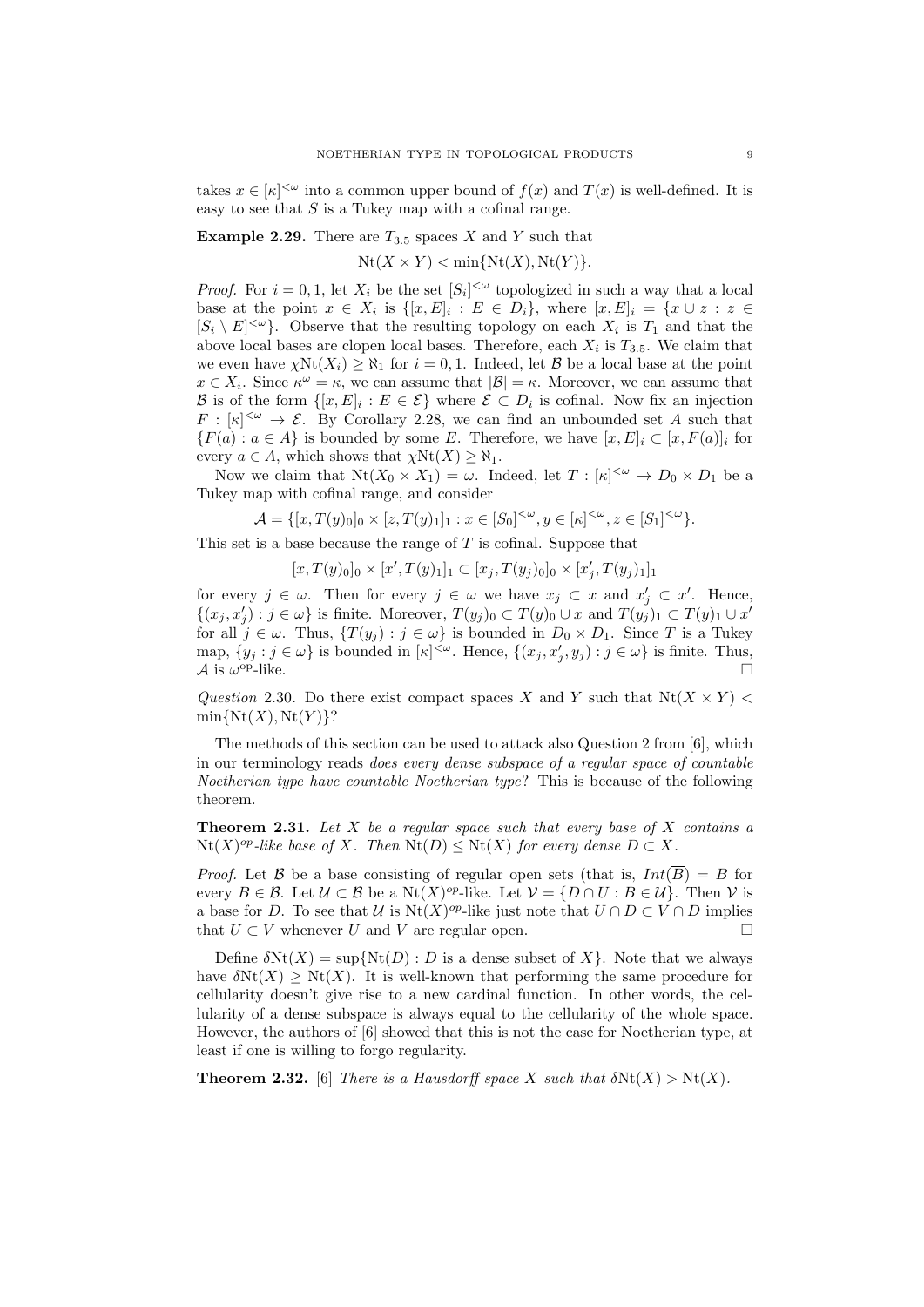Corollary 2.33.  $\delta Nt(X) = Nt(X)$  whenever X is a compact space such that  $w(X)$ has regular weight and one of the following conditions holds:

- $(1)$  X is homogeneous.
- (2) X is hereditarily normal.
- (3)  $\beta\omega$  does not embed in X.
- (4)  $|X| < 2^{w(X)}$ .

So Corollary 2.33 provides partial answers to Question 2 from [6], which we now pose in a more general form.

Question 2.34. Is  $\delta Nt(X) = Nt(X)$  for every regular space X?

Bailey [4] introduced a natural strengthening of countable Noetherian type which implies countable Noetherian type of every dense subspace.

3. ON THE NOETHERIAN TYPE OF THE  $G_{\kappa}$ -MODIFICATIONS OF A COMPACT space

Let  $X_{\theta}$  denote the space obtained from X by declaring all  $\lt \theta$ -sized intersections of open sets open. We denote the space  $X_{\aleph}$ , also by the symbol  $X_{\delta}$ , since it coincides with the topology generated by all  $G_{\delta}$  subsets of X. This is also called the  $G_{\delta}$ modification of  $X$ , and has been extensively studied in the literature. A natural problem in this area is to find a bound for a given cardinal invariant on  $X_{\delta}$  in terms of its value on  $X$ . For example, in [19], Juhász solved this problem for the cellularity with the following elegant inequality.

**Theorem 3.1.** (Juhász) Let X be compact. Then  $c(X_{\delta}) \leq 2^{c(X)}$ .

We solve this problem for Noetherian type in Theorem 3.2. To show that our theorem is the sharpest possible, we look at the Noetherian type of the space  $(2^{\kappa})_{\theta}$ . This pursuit is interesting on its own due to connections with PCF theory and the occurrence of independence phenomena. In fact, while the Noetherian type of  $(2^{\kappa})_{\theta}$  for  $\theta = \aleph_0$  (*i.e.*,  $Nt(2^{\kappa})$ ) is  $\aleph_0$  in ZFC, for  $\theta > \aleph_0$  it is not as easy to determine. We are able to show that its value for  $\theta > \aleph_0$  and  $\kappa = \aleph_{\omega}$ , the least singular cardinal, cannot be determined in ZFC modulo the consistency of certain very large cardinals, but is bounded in ZFC by  $\aleph_4$  whenever  $\theta < \aleph_4$ .

We begin with the promised upper bound on the Noetherian type of  $X_{\delta}$  for compact X from a cardinal arithmetic assumption:

**Theorem 3.2.** Suppose that  $\lambda < \kappa \Rightarrow \lambda^{\aleph_0} \leq \kappa$  for every cardinal  $\kappa$ . Every countably compact space X such that the cofinality of  $Nt(X)$  is uncountable then satisfies  $Nt(X_\delta) \leq Nt(X)^+$ .

The theorem is an immediate consequence of the following lemma.

**Lemma 3.3.** Suppose that X is a countably compact regular space,  $\kappa$  is a cardinal of uncountable cofinality, and  $\lambda < \kappa \Rightarrow \lambda^{\aleph_0} < \kappa$ . Then  $\text{Nt}(X) \leq \kappa \Rightarrow \text{Nt}(X_\delta) \leq \kappa$ .

*Proof.* Let  $\beta$  be a  $\kappa^{op}$ -like base for X. Moreover, let  $\beta_{\delta}$  be the set of all countable intersections from B. Clearly  $\mathcal{B}_{\delta}$  is a base for  $X_{\delta}$ . Now, suppose it's not  $\kappa^{\text{op-like}}$ . Then some  $B \in \mathcal{B}_\delta$  is contained in every element of some family  $\mathcal{F} = \{B_\alpha : \alpha <$  $\kappa$ }  $\subset$   $\mathcal{B}_\delta$  of distinct  $G_\delta$  sets. Let  $\mathcal{U} \subset \mathcal{B}$  be the set of all open sets that make up elements in F. Then  $|\mathcal{U}| \geq \kappa$ , because if  $|\mathcal{U}| < \kappa$  then  $|\mathcal{F}| \leq |\mathcal{U}|^{\aleph_0} < \kappa$ . So take some enumeration  $\mathcal{U} = \{U_{\alpha} : \alpha < \kappa\}$ . Observe that every nonempty  $G_{\delta}$  set in a regular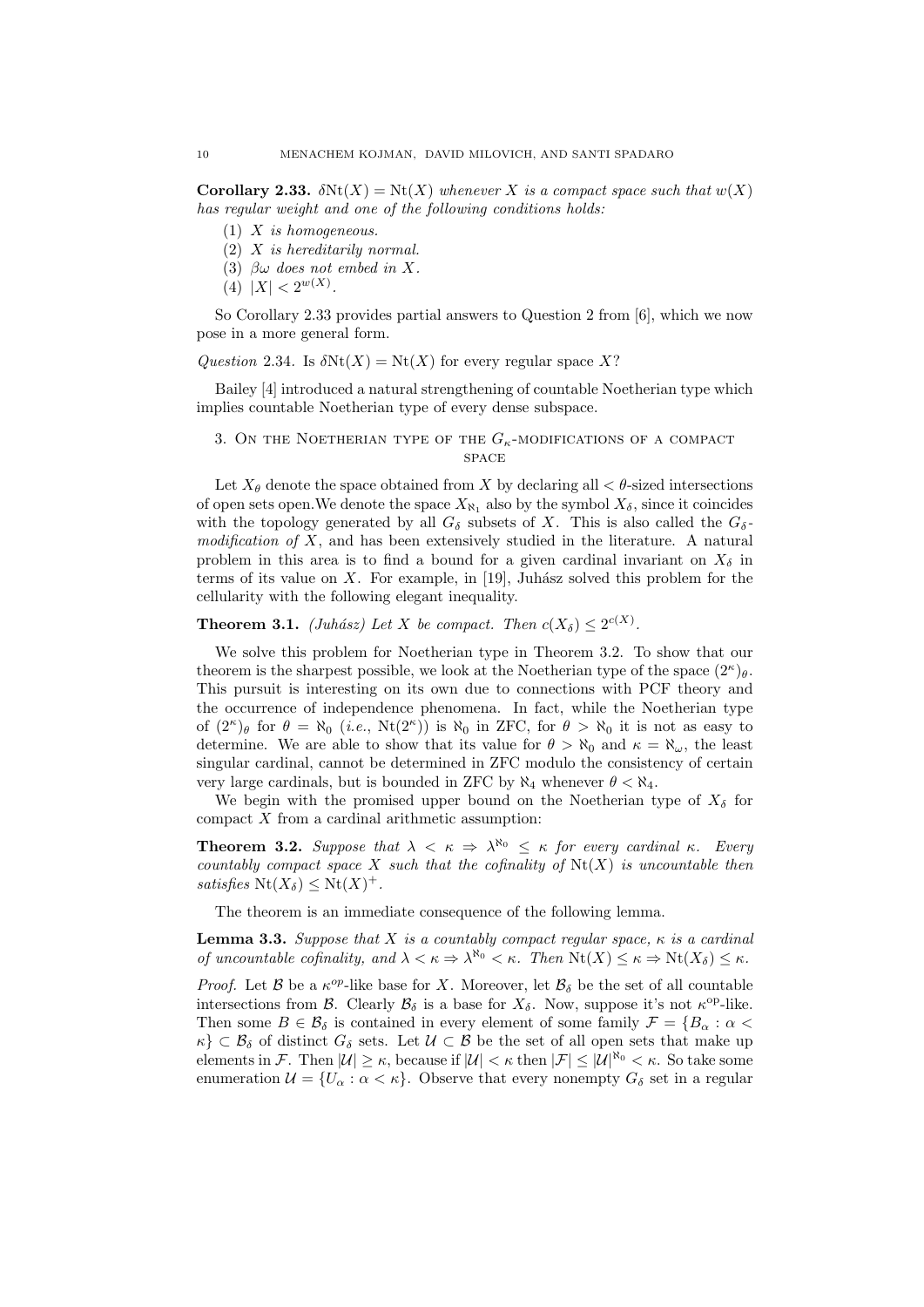space contains a nonempty closed  $G_{\delta}$ , then let  $G = \bigcap_{i \in \omega} \overline{G_i} \subset B$  be some closed  $G_{\delta}$ set. Observe that  $G \subset U_\alpha$  for every  $\alpha < \kappa$ , so use countable compactness to find for every  $\alpha < \kappa$  an  $n \in \omega$  such that  $\bigcap_{i \leq n} G_i \subset U_\alpha$ . Since  $\kappa$  has uncountable cofinality there has to be some  $R \subset \kappa$  and  $n \in \omega$  such that  $|R| = \kappa$  and  $\bigcap_{i \leq n} G_i \subset U_\alpha$  for every  $\alpha \in R$ . Let now  $V \in \mathcal{B}$  be such that  $V \subset \bigcap_{i=1}^n G_i$ . Then  $\kappa^{op}$ -ness of  $\mathcal{B}$  is contradicted.

Judy Roitman asked if countable compactness is essential in the above theorem. Our next example shows that it is.

**Example 3.4.** Suppose  $\kappa$  is a regular cardinal such that  $\kappa^{\omega} = \kappa > \aleph_1$ . There then is a  $T_{3.5}$  space Z such that  $Nt(Z) = \aleph_1$  and  $Nt(Z_\delta) = \kappa^+$ .

*Proof.* Let  $S = {\alpha < \kappa : cf(\alpha) = \omega}$ ,  $X = [S]^{<\omega}$ , and  $Y = {\alpha < \kappa : cf(\alpha) \ge \omega}$  $\omega_1$  with the subspace topology from  $\kappa$ ; let  $\mathcal D$  be the set of countable compact subsets of S; let  $Z = Y \cup (X \times \omega)$  with the topology generated by set B of sets of the form  $[x, E] \times \{n\}$  where  $x \in X$ ,  $E \in \mathcal{D}$ , and  $n \in \omega$ , and sets of the form  $(J \cap Y) \cup ([x, E] \times (\omega \setminus n))$  where J is a nonempty open subinterval of  $\kappa, x \in X$ ,  $E \in \mathcal{D}$ ,  $n \in \omega$ , and  $x < J < E$  in the sense below.

$$
\alpha < \beta
$$
 for all  $\langle \alpha, \beta \rangle \in (x \times J) \cup (J \times E)$ 

Like in Example 2.29,  $[x, E]$  denotes  $\{x \cup z : z \in [S \setminus E]^{<\omega}\}\$ . Observe that if  $(J_i \cap Y) \cup ([x_i, E_i] \times (\omega \setminus n_i)) \in \mathcal{B}$  for all  $i < 2$ , and  $J_0 \cap J_1 \neq \emptyset$ , then

$$
(J_0 \cap J_1 \cap Y) \cup ([x_0 \cup x_1, E_0 \cup E_1] \times (\omega \setminus (n_0 \cup n_1))) \in \mathcal{B}.
$$

It follows that B is a base of Z. Hence,  $X \times \omega$  is dense open in Z. Also observe that for every  $B \in \mathcal{B}$  and  $p \in Z \setminus B$ , there exists  $A \in \mathcal{B}$  such that  $p \in A$  and  $A \cap B = \emptyset$ . Hence,  $\beta$  is a clopen base. It is also easy to check that Z is  $T_1$ . Therefore, Z is  $T_{3.5}$ .

Just as in the proof of Example 2.29, Corollary 2.28 implies that  $\chi \text{Nt}(X \times \{0\})$  $\aleph_1$ . Since  $X \times \{0\}$  is an open subspace of Z, must have  $Nt(Z) \geq \aleph_1$ . Let us show that also  $Nt(Z) \leq \aleph_1$ . Let  $\mathcal{U} = \{U_\alpha : \alpha \in S\}$  be a base of Z. Let  $\mathcal{V} = \{U_\alpha \cap V_{\alpha,n} :$  $\alpha \in S \wedge n < \omega \} \setminus {\emptyset}$  where

$$
V_{\alpha,0} = ((\alpha,\kappa) \cap Y) \cup ([\{\alpha\},\varnothing] \times \omega)
$$

and, for all  $n > 0$ ,

$$
V_{\alpha,n} = ([0, \alpha + 1) \cap Y) \cup ([\varnothing, {\alpha + \omega \cdot n}] \times \omega).
$$

Since  $\bigcup_{n<\omega}V_{\alpha,n}=Z$  for all  $\alpha$ , the set V is a base of Z. If  $\mathcal{A}\in[\mathcal{V}]^{\aleph_1}$ , then there exist  $I \in [S]^{\aleph_1}$  and  $n < \omega$  such that  $U_i \cap V_{i,n} \in \mathcal{A}$  for all  $i \in I$ . It is easily checked that  $\bigcap_{i\in I}V_{i,n}\setminus Y$  has empty interior in  $X\times\omega$ . Since  $X\times\omega$  is dense open in Z, the set  $\bigcap_{i\in I}V_{i,n}$  has empty interior in Z. Therefore,  $V$  is  $\aleph_1^{\text{op}}$ -like.

Finally, let us show that  $Nt(Z_{\delta}) = \kappa^+$ . The topology of  $Y_{\delta}$  and the subspace topologies Y inherits from  $Z_{\delta}$  and  $\kappa_{\delta}$  are all identical. Let  $T = \{y \in Y : \text{cf}(Y \cap y) \geq 0\}$  $\omega_1$ , which is stationary in  $\kappa$ . For every  $t \in T$  and every  $Y_\delta$ -neighborhood of U of t, the point  $\min(U)$  is necessarily less than t and isolated in  $Y_{\delta}$ . Hence, by the Pressing Down Lemma, if W is a base of  $Y_{\delta}$ , then there must exist  $\kappa$ -many distinct elements  $\langle W_i : i < \kappa \rangle$  of W with the same isolated minimum  $\beta$ , which implies that β is in the interior of  $\bigcap_{i<\kappa}W_i$ . Thus,  $\text{Nt}(Y_\delta)=\kappa^+$ . Since each  $X\times\{n\}$  is closed in Z, the set Y is open in  $Z_{\delta}$ . Therefore,  $Nt(Z_{\delta}) = \kappa^+$  too.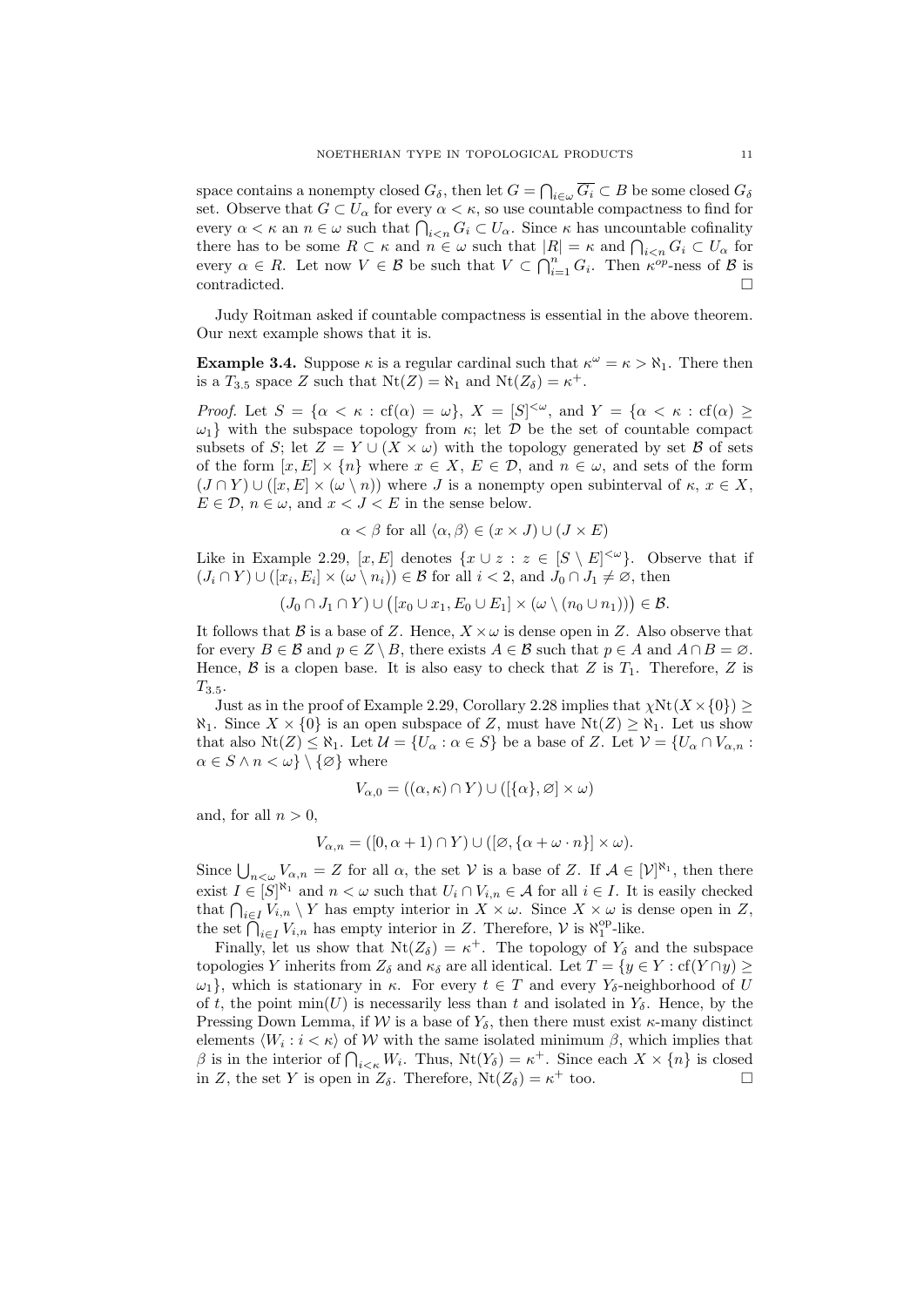As the following example shows, the cardinal arithmetic assumption in Theorem 3.2 is also essential, even if we weaken the conclusion to  $Nt(X_\delta) \leq 2^{Nt(X)}$ .

**Definition 3.5.**  $cov(\theta, \kappa)$  is the least size of a collection  $\mathcal{A} \subseteq [\theta]^{\kappa}$  such that every  $X \in [\theta]^\kappa$  is contained in some member of the collection.

**Example 3.6.** If  $2^{<\aleph_\omega} = \aleph_\omega$  and  $2^{\aleph_\omega} \geq 2^{\aleph_{\omega+1}}$ , then there is a compact space X such that  $cf(Nt(X)) > \aleph_0$  with  $Nt(X_\delta) > 2^{Nt(X)}$ .

Note that Gitik-Magidor forcing ([16], see also [15]) produces a model with the above cardinal arithmetic, assuming  $ZFC+GCH+{}^{\kappa}\kappa$  is a measurable cardinal of Mitchell order  $\kappa^{++}$ ".

*Proof.* Assuming the above cardinal arithmetic, we must have  $cov(\aleph_{\omega}, \aleph_0) \geq 2^{\aleph_{\omega+1}}$ because  $2^{\aleph_{\omega}} = (2^{<\aleph_{\omega}})^{\aleph_0}$  and  $(\aleph_{\omega})^{\aleph_0} = \mathfrak{c} \cdot \text{cov}(\aleph_{\omega}, \aleph_0)$ . Let X be the one-point compactification of  $\aleph_{\omega}$  with the discrete topology. Then  $Nt(X) = \aleph_{\omega+1}$ . (See Example 2.18.) We show now that  $Nt(X_\delta) = \text{cov}(\aleph_\omega, \aleph_0)^+$  so that X will satisfy the conclusion of the example. Indeed, note that  $Nt(X_\delta) \leq \text{cov}(\aleph_\omega, \aleph_0)^+$  since  $w(X_\delta) = \text{cov}(\aleph_\omega, \aleph_0)$  and  $\text{Nt}(X_\delta) \leq w(X_\delta)^+$ . For the reverse inequality, let  $\lambda =$ cov( $\aleph_{\omega}$ ,  $\aleph_0$ ) and  $\beta$  be any base for X, and suppose by contradiction that  $Nt(X) \leq \lambda$ . Let  $\mathcal{C} = \{C \in [\aleph_{\omega}]^{\aleph_0} : X \setminus C \in \mathcal{B}\}.$  Enumerate  $\mathcal{C} = \{C_{\alpha} : \alpha < \lambda\}.$  Let  $\gamma$  be any ordinal less than  $\aleph_{\omega}$ . If we could find  $\lambda$ -many elements of C which miss  $\gamma$ , then the isolated point  $\gamma$  would have  $\lambda$ -many supersets in  $\beta$ . Hence, using the regularity of λ (see Theorem 3.17), we can assume that for every  $\alpha < \aleph_{\omega}$ , we can find  $\beta_{\alpha} < \lambda$ such that  $\alpha \in C_{\gamma}$  for every  $\gamma \geq \beta_{\alpha}$ . Let  $\beta = \sup_{\alpha \leq \omega_1} \beta_{\alpha}$ . We have that  $\beta < \lambda$ , again by regularity of  $\lambda$ . But this implies  $\omega_1 \subseteq C_{\beta+1}$ , which contradicts the fact that  $C_{\beta+1}$  is countable. Therefore,  $Nt(X) \geq \lambda^+$  and we are done.

By Lemma 3.3,  $Nt(X_\delta) \leq (Nt(X)^\omega)^+$  for all compact X; in particular,  $Nt((2^{\aleph_\omega})_\delta) \leq$  $c<sup>+</sup>$ . However, Theorem 3.25 below shows, modulo very large cardinals, that the upper bound  $Nt((2^{\aleph_{\omega}})_{\delta}) \leq \mathfrak{c}^+$  cannot be improved. Thus, the assumption  $cf(Nt(X_{\delta})) >$  $\aleph_0$  is also essential to Theorem 3.2, even if we weaken the conclusion to  $Nt(X_\delta) \leq$  $2^{\mathrm{Nt}(X)}$ .

### 3.1. The Noetherian type of box products of Cantor cubes.

3.1.1. Sparse families. We now introduce the main combinatorial object of the rest of the paper.

### Definition 3.7.

- (1) Let  $\kappa$  be a cardinal. A family of sets  $\mathcal F$  is  $\kappa$ -small if  $|\bigcup F| < \kappa$ . Equivalently, there exists a set B with  $|B| < \kappa$  such that  $\mathcal{F} \subseteq \mathcal{P}(B)$ .
- (2) A family of sets F is  $(\mu, \kappa)$ -sparse if no  $\mathcal{G} \subset \mathcal{F}$  with  $|\mathcal{G}| \geq \mu$  is  $\kappa$ -small. In other words,  $|\bigcup \mathcal{G}| \geq \kappa$  for every  $\mathcal{G} \in [\mathcal{F}]^{\mu}$ .
- (3) A family F is called *v*-uniform if each member of F is a set of cardinality ν.

Let us list a few basic properties of  $(\mu, \kappa)$ -sparse families of sets.

### Proposition 3.8.

- (1) A  $(\mu, \kappa)$ -sparse family F is  $(\mu', \kappa')$ -sparse whenever  $\mu' \ge \mu$  and  $\kappa' \le \kappa$ .
- (2) Every v-uniform  $\mathcal F$  is  $((2^{\nu})^+, \nu^+)$ -sparse.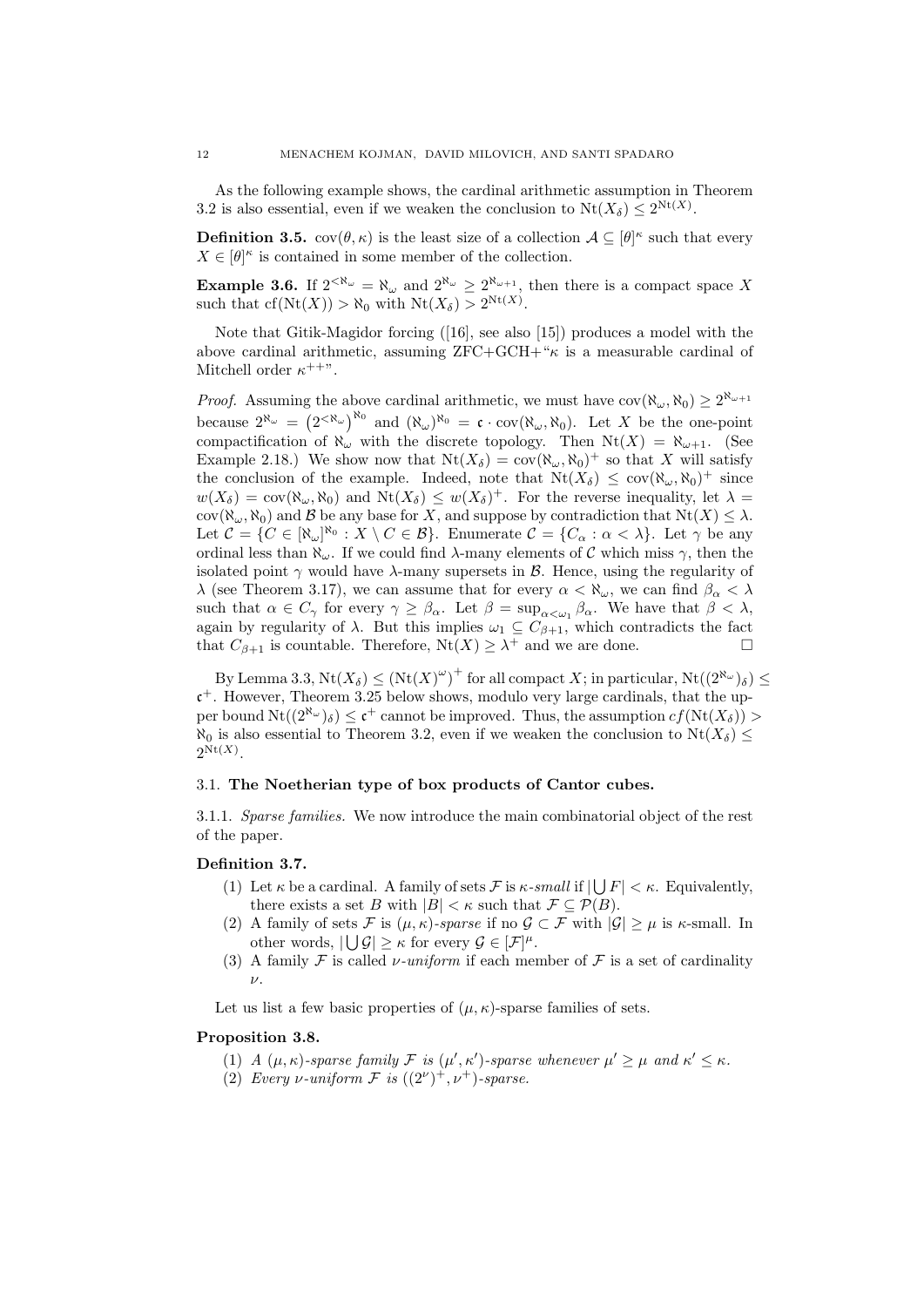- (3) If  $\mu > |\mathcal{F}|$  then F is  $(\mu, \kappa)$ -sparse for every cardinal  $\kappa$  (vacuously) and if  $\kappa > |\bigcup \mathcal{F}|$  then F is not  $(\mu, \kappa)$ -sparse for any  $\mu$ .
- (4) If  $\kappa$  is limit and  $\mathcal F$  is  $(\mu, \theta)$ -sparse for every  $\theta < \kappa$  then  $\mathcal F$  is  $(\mu, \kappa)$ -sparse.
- (5) For every cardinal  $\kappa$  the class of cardinals  $\mu$  for which F is not  $(\mu, \kappa)$ -sparse is closed under limits of cofinality  $\langle c(f(\kappa)))$
- (6) If F is v-uniform then the least  $\mu$  for which F is  $(\mu, \nu^+)$ -sparse satisfies  $cf(\mu) > \nu$ .
- (7) If the relation  $(\aleph_{\omega+1}, \aleph_{\omega}) \rightarrow (\aleph_{n+1}, \aleph_n)$  holds, then every  $(\aleph_{n+1}, \aleph_{n+1})$ sparse  $\mathcal{F} \subseteq [\aleph_\omega]^{\aleph_0}$  has cardinality at most  $\aleph_\omega$ .

*Proof.* The first 4 items are obvious and  $(6)$  follows from  $(5)$ . To prove  $(5)$  suppose  $\langle \mu_i : i < \theta \rangle$  is an increasing sequence of ordinals with limit  $\mu$  for some  $\theta < \text{cf}(\kappa)$  and that F is not  $(\mu_i, \kappa)$ -sparse for each  $i < \theta$ . For each  $i < \theta$  fix a  $\kappa$ -small  $\mathcal{G}_i \subseteq \mathcal{F}$  of cardinality  $\mu_i$  and let  $\mathcal{G} = \bigcup_{i < \theta} \mathcal{G}_i$ . Now  $\mathcal{G}$  has cardinality  $\mu$  and is  $\kappa$ -small because  $\theta < \mathrm{cf}(\kappa)$ .

Recall that the symbol  $(\kappa, \lambda) \rightarrow (\alpha, \beta)$  stands for the statement that for every structure  $M = (A, B, \dots)$  with countable signature,  $|A| = \kappa$ , and  $|B| = \lambda$ , there is an elementary substructure  $N = (C, D, \dots) \prec M$  such that  $|C| = \alpha$  and  $|D| =$ β. If  $\mathcal{F} \subseteq [\aleph_{\omega}]^{\aleph_0}$  has cardinality  $\aleph_{\omega+1}$  and is  $(\aleph_{n+1}, \aleph_{n+1})$  sparse, and  $M \prec$  $(H(\Omega), \aleph_{\omega}, \mathcal{F}, \ldots)$  is an elementary submodel of cardinality  $\aleph_{\omega+1}$  with  $C^M = \aleph_{\omega}$ and  $\mathcal{F} \subseteq M$ , then every elementary submodel  $N \prec M$  for which  $\mathcal{F}^N$  has cardinality  $\aleph_{n+1}$  must have  $|C^N| = |N \cap \aleph_\omega| \ge \aleph_{n+1}$  as well, since  $A \in \mathcal{F} \cap N$  implies that  $A \subseteq C^N$  and  $\mathcal F$  is  $(\aleph_{n+1}, \aleph_{n+1})$ -sparse. Thus (7) follows.

**Proposition 3.9.** Suppose F is v-uniform and  $(\mu, \nu^+)$ -sparse. Then F is  $(\mu, \kappa)$ sparse for every  $\kappa \geq \nu^+$  such that for all  $\nu < \rho < \kappa$  it holds that  $\text{cov}(\rho, \nu) < \text{cf}(\mu)$ .

*Proof.* Suppose that, contrary to the claim, there exists a set B, with  $|B| = \rho < \kappa$ and  $|\mathcal{P}(B) \cap \mathcal{F}| \geq \mu$ . Fix a covering collection  $\mathcal{B} \subseteq [B]^{<\nu}$  of cardinality  $|\mathcal{B}| < cf \mu$ . It follows that some  $Y \in \mathcal{B}$  contains  $\mu$  members of  $\mathcal{F}$  which, as  $|Y| = \nu$ , contradicts  $(\mu, \nu^+)$ -sparseness.

**Proposition 3.10.** Suppose that F is  $\aleph_{\alpha}$ -uniform for some infinite cardinal  $\aleph_{\alpha}$ , and  $\mu$  is the least cardinal for which F is  $(\mu, \aleph_{\alpha+1})$ -sparse. Then F is  $(\mu', \aleph_{\alpha+\beta})$ sparse for every  $1 \leq \beta \leq \omega$  and  $\mu' = \max{\{\mu, \aleph_{\alpha+\beta}\}}$ .

*Proof.* The case  $\beta = \omega$  follows from the case  $1 \leq \beta < \omega$ , which we prove by induction on n.

Assume that F is  $(\mu, \aleph_{\alpha+n})$ -sparse. By Proposition 3.8, (6) we have cf( $\mu$ ) >  $\aleph_{\alpha+n}$ . Let now  $\mu' = \max\{\mu, \aleph_{\alpha+n+1}\}\$  and note that we also have  $cf(\mu') > \aleph_{\alpha+n}$ . For all  $\rho$  such that  $\aleph_{\alpha} < \rho < \aleph_{\alpha+n+1}$ , we have  $cov(\rho, \aleph_{\alpha}) = \rho$ , so, by Proposition 3.9, F is  $(\mu', \aleph_{\alpha+n+1})$ -sparse.

Corollary 3.11. If F is an  $\aleph_0$ -uniform family and there exists n such that F is  $(\aleph_n, \aleph_1)$ -sparse then F is  $(\aleph_\alpha, \aleph_\alpha)$ -sparse for all  $n \leq \alpha \leq \omega$ .

We also note the following easily proved proposition.

**Proposition 3.12.** Let  $\lambda = cf([\aleph_\omega]^{\aleph_0}, \subseteq)$ . If  $\{F_\alpha : \alpha < \lambda\} \subseteq [\aleph_\omega]^{\aleph_0}$  is a  $(\mu, \kappa)$ . sparse family and  $\{G_\alpha : \alpha < \lambda\}$  is any family which is cofinal in  $([\aleph_\omega]^{R_0}, \subset)$  then  ${F_\alpha \cup G_\alpha : \alpha < \lambda}$  is both  $(\mu, \kappa)$ -sparse and cofinal.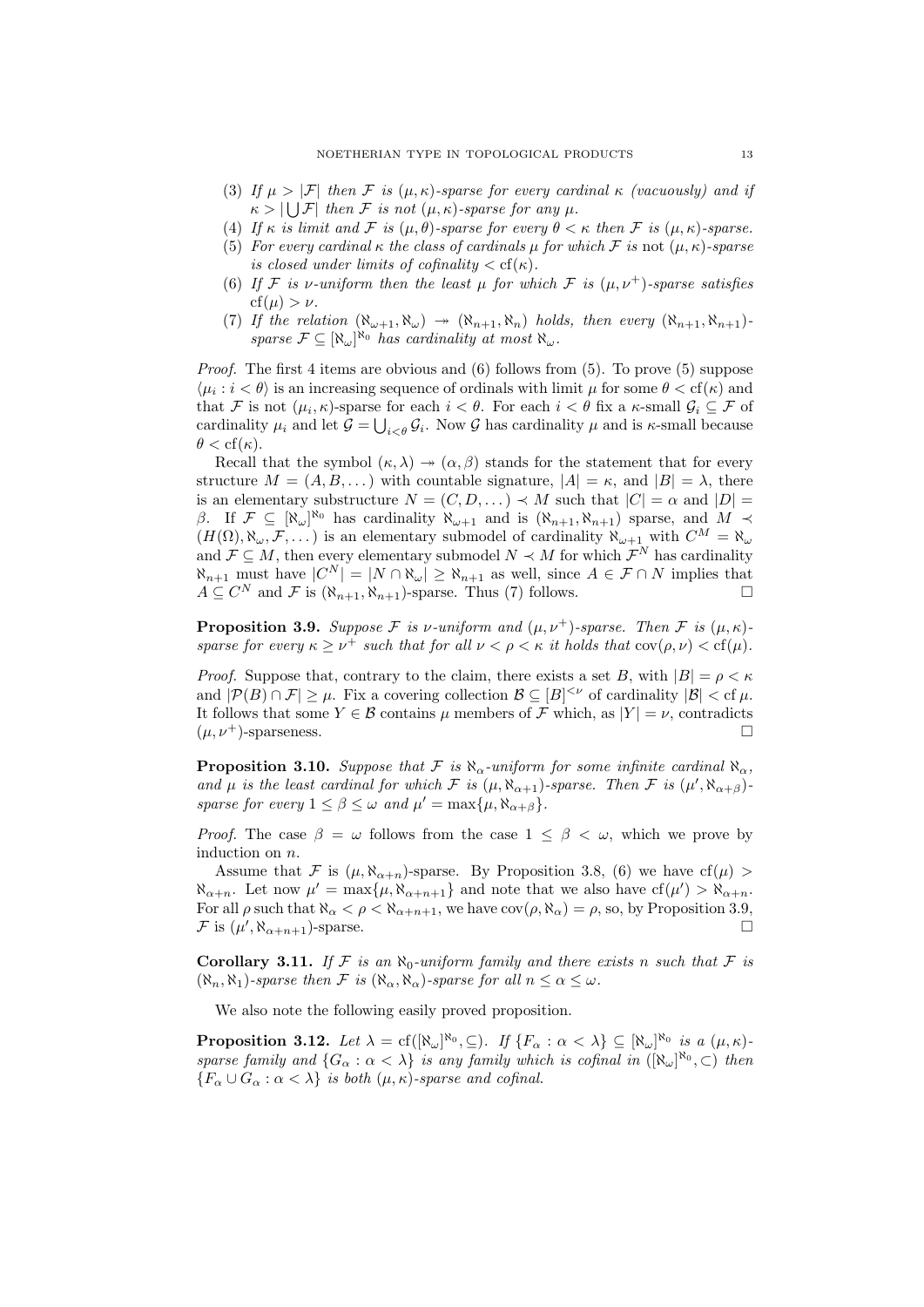Sparse families generalize Shelah's  $\kappa$ -free families studied for example in [31] and in Magidor and Shelah's [24]. A family of sets is  $\kappa$ -free if each of its  $\kappa$ -sized subfamilies has an injective choice function; this condition of course implies  $(\kappa, \kappa)$ sparseness. The converse is not true, but we have the following weaker implication:

**Proposition 3.13.** Let F be a  $(\kappa, \kappa)$ -sparse family of countable sets and  $A \subset \mathcal{F}$ be any subfamily of size  $\kappa$ . Then A contains a  $\kappa$ -free family of size  $\kappa$ .

*Proof.* By sparseness,  $\bigcup \mathcal{A}$  has size  $\kappa$ , so let  $\{x_\alpha : \alpha < \kappa\}$  be an enumeration of it. Suppose that, for some  $\beta < \kappa$  you have constructed  $\{F_\alpha : \alpha < \beta\} \subset \mathcal{A}$  and ordinals  $\{\gamma_{\alpha}: \alpha < \beta\}$  such that  $x_{\gamma_{\alpha}} \in F_{\alpha}$ . There then is an ordinal  $\tau$  such that  $x_{\tau} \notin \bigcup_{\alpha < \beta} F_{\gamma_{\alpha}}$ . So, let  $\gamma_{\beta} := \tau$  and choose  $S \in \mathcal{A}$  such that  $x_{\gamma_{\beta}} \in S$ . Let  $F_{\beta} := S$ . At the end of the induction,  $\{F_\beta : \beta < \kappa\}$  is a free subfamily of A.

The following theorem links sparse cofinal families and the Noetherian type of box product topologies on Cantor Cubes. Clearly, for every  $\kappa < \aleph_\omega$  the topology  $(2^{\aleph_{\omega}})_{\kappa^+}$  is the box topology with boxes of cardinality  $\leq \kappa$ .

**Theorem 3.14.** Let  $\kappa$ ,  $\theta$  and  $\lambda$  be cardinals with  $\aleph_0 \leq \theta \leq \kappa$  and  $\theta \leq \lambda$ . Let  $Y \subset (2^{\lambda})_{\theta}$  be a dense subset. Then  $\text{Nt}(Y) \leq \kappa$  if and only if there is a  $(\kappa, \theta)$ -sparse cofinal family in  $([\lambda]^{<\theta}, \subseteq)$ .

*Proof.* Let F be a  $(\kappa, \theta)$ -sparse cofinal family. Let  $\mathcal{B} = \{[\sigma] \cap Y : \text{dom } \sigma \in \mathcal{F}\}.$ It is easy to see that B is a base for Y. To see that it is  $\kappa^{op}$ -like suppose by contradiction that there is a  $\lt \theta$ -sized partial function  $[\sigma]$  and a family of  $\lt \theta$ -sized partial functions  $\{\sigma_\alpha : \alpha < \kappa\}$  such that  $[\sigma] \cap Y \subset [\sigma_\alpha] \cap Y$  for every  $\alpha < \kappa$  and  $[\sigma_{\alpha}] \neq [\sigma_{\beta}]$  whenever  $\alpha \neq \beta$ . By taking closures we see that  $[\sigma] \subset [\sigma_{\alpha}]$  for every  $\alpha < \kappa$ . Note that when  $\alpha \neq \beta$ , dom  $\sigma_{\alpha}$  and dom  $\sigma_{\beta}$  are distinct or otherwise the corresponding basic open sets would be disjoint. Now dom  $\sigma_{\alpha} \subset \text{dom }\sigma$  for every  $\alpha < \kappa$ , which contradicts  $(\kappa, \theta)$ -sparseness of the family F.

Viceversa, suppose that  $Nt(Y) \leq \kappa$  and let  $x \in Y$ . Let  $\beta$  be a  $\kappa^{op}$ -like local base at x. For every  $B \in \mathcal{B}$  let  $\sigma_B$  be a  $\lt \theta$ -sized partial function such that  $x \in [\sigma_B] \cap Y \subset B$  and let  $\mathcal{B}' = {\{\sigma_B\} : B \in \mathcal{B}\}\.$  Since  $\mathcal{B}$  is  $\kappa^{op}\text{-like}$  and Y is dense, B' is a  $\kappa^{op}$  like local base at x in  $(2^{\lambda})_{\theta}$ . Hence  $\{\text{dom}(\sigma): [\sigma] \in \mathcal{B}'\}$  is a  $(\kappa, \theta)$ -sparse cofinal family. Indeed, suppose by contradiction that there is a family of distinct partial functions  $\{\sigma_{\alpha} : \alpha < \kappa\}$  such that  $[\sigma_{\alpha}] \in \mathcal{B}'$  and  $|\bigcup_{\alpha < \kappa} \text{dom } \sigma_{\alpha}| < \theta$ . Note that, since  $x \in [\sigma_\alpha]$  for every  $\alpha < \kappa$ , then  $\sigma_\alpha$  and  $\sigma_\beta$  are compatible for every  $\alpha \neq \beta$ . So  $\tau := \bigcup_{\alpha < \kappa} \sigma_{\alpha}$  is a  $\langle \theta \rangle$ -sized partial function such that  $[\tau] \subset [\sigma_{\alpha}]$  for every  $\alpha < \kappa$ , which contradicts the fact that  $\mathcal{B}'$  is  $\kappa^{op}$ -like.

**Corollary 3.15.** Let  $n$  and  $m$  be positive integers.

$$
\mathrm{Nt}((2^{\aleph_n})_{\aleph_m}) = \begin{cases} \aleph_0 & \text{if } m > n \\ \aleph_{m+1} & \text{if } m \le n \end{cases}
$$

*Proof.* The first case holds as  $m > n$  implies that  $(2^{\aleph_n})_{\aleph_m}$  is discrete. Assume  $m-1 < n$ . Simple induction shows that  $cov(\aleph_n, \aleph_{m-1}) = \aleph_n$ . Let  $\{F_\alpha : \alpha < \aleph_n\}$ enumerate a cofinal subset of  $([\aleph_n]^{\aleph_{m-1}}, \subseteq)$ . The family  $\{F_\alpha \cup \{\alpha\} : \alpha < \aleph_n\}$ is  $(\aleph_m, \aleph_m)$ -sparse and cofinal family in  $([\aleph_n]^{\aleph_{m-1}}, \subseteq)$ . Hence  $\text{Nt}((2^{\aleph_n})_{\aleph_m}) \leq \aleph_m$ . Since there is no  $(\aleph_{m-1}, \aleph_m)$ -sparse family in  $([\aleph_n]^{\aleph_{m-1}}, \subseteq)$ , we have  $\text{Nt}((2^{\aleph_n})_{\aleph_m}) >$  $\aleph_{m-1}$  and the second case is done.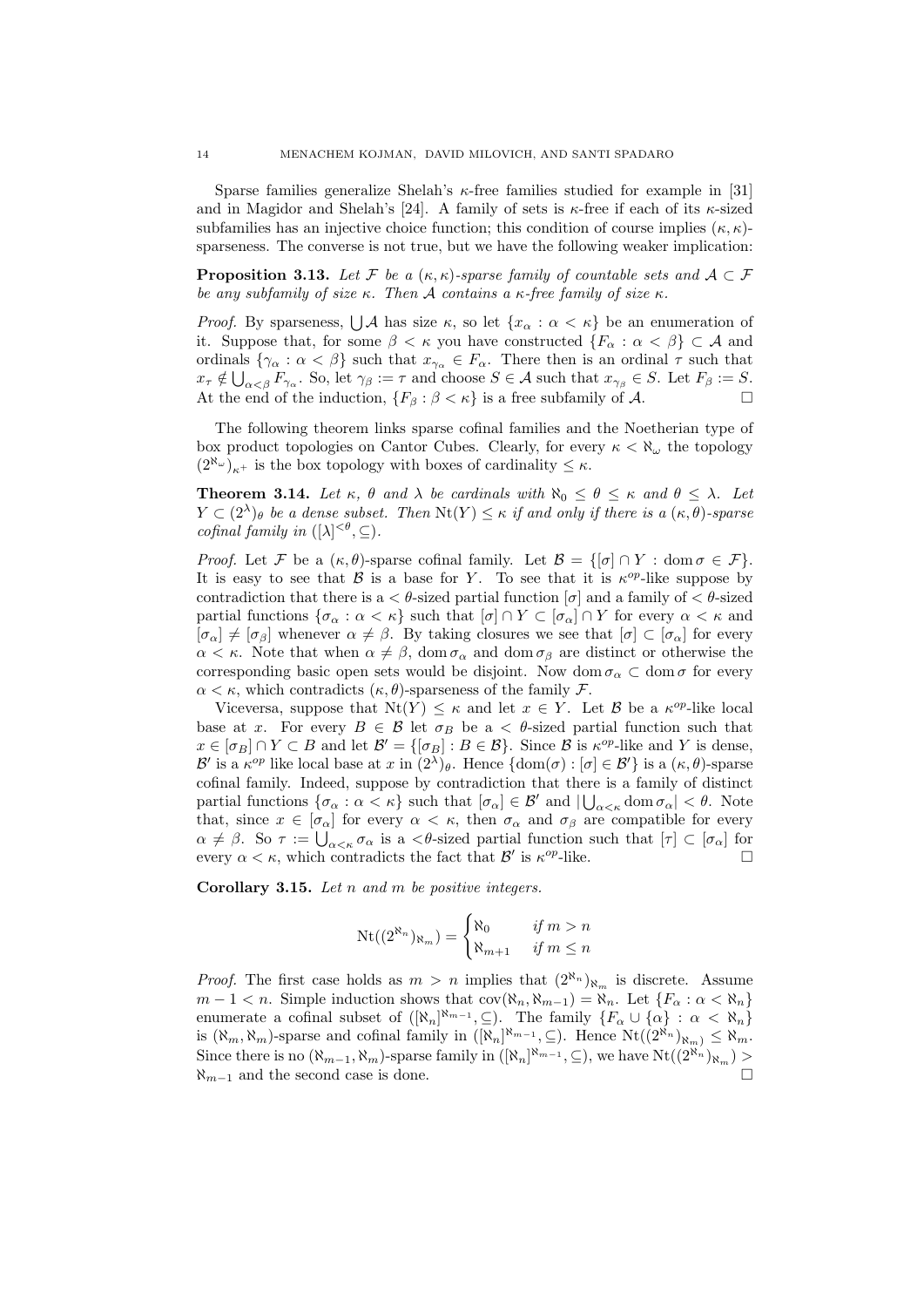**Example 3.16.** In Theorem 3.14, we cannot weaken density of  $Y$  to somewhere density. To see that, note that if A denotes the one-point compactification of a discrete set of size  $\aleph_{\omega}$  then  $A_{\delta}$  embeds homeomorphically into  $X = (2^{\aleph_{\omega}})_{\delta}$  (simply, let  $f_\alpha \in X$  be the function defined by  $f_\alpha(\beta) = 1$  if and only if  $\alpha = \beta$  and let f be the null function. Then  $\{f_{\alpha} : \alpha < \aleph_{\omega}\} \cup \{f\}$  is homeomorphic to Y). Let U and V be disjoint basic open sets of X. Then  $U$  and  $V$  are homeomorphic to  $X$  and hence V contains a copy Z of  $A_{\delta}$ . By the proof of Example 3.6  $U \oplus Z$  is a space of Noetherian type  $cov(\aleph_{\omega}, \omega)^+$  embedding homeomorphically into X as a somewhere dense set, while in Theorem 3.20 we shall show that there is an  $(\aleph_4, \aleph_1)$ -sparse cofinal family using only the axioms of ZFC.

3.2. Sparse families from PCF theory. In this Section we show that a cofinal  $(\aleph_4, \aleph_1)$ -sparse  $\mathcal{F} \subseteq [\aleph_\omega]$  exists, and thus bound  $\text{Nt}((2^{\aleph_\omega})_\delta)$  in ZFC.

The existence of such a family follows from the fact that all points of cofinality  $\aleph_n$  for  $n \geq 4$  in a sufficiently thin PCF scale are flat. The above existence of many flat points is mentioned in footnote 5 in [30], follows from Lemma 2.12, 2.19 in [1], and is presented also in the forthcoming [34], in which Shelah handles reflection properties of sets related to the ideal  $I[\lambda]$ .

We give in 3.20 below a direct proof that the family of ranges of all members of a sufficiently thin maximal PCF scale form an  $(\aleph_4, \aleph_1)$ -sparse family. The proof is modeled after Shelah's spectacular proof [33] of the existence of a stationary set of ordinals of cofinality  $\kappa$  in the ideal  $I[\lambda]$  when  $\kappa^+ < \lambda$ .

3.2.1. Background from PCF Theory. To gain more insight on the order theory of bases in the countably supported box product topology, we need some concepts from PCF theory, which we now review for the reader's convenience.

The proofs of Shelah's theorems quoted below can be found in [31] (see also [1, 21] for expositions).

PCF theory studies the possible cofinalities of products of small sets of regular cardinals modulo filters. We recall the basic definitions for the particular case  $A = \{ \aleph_n : n < \omega \}.$ 

 $\prod_n \aleph_n/U$  in the obvious way, e.g.  $f \lt_U g \iff \{n : f(n) < g(n)\} \in U$ . The Let U be a filter on  $\omega$ . The relations  $=_U, \leq_U$  and  $<_U$  are defined on the set relations  $=$ ,  $\leq$ ,  $\lt$  without a filter subscript denote the pointwise relations.

The bounding number  $\mathfrak{b}(\prod_n \aleph_n/U)$  is the least cardinality of an unbounded subset of  $\prod_n \aleph_n/U$  and it always regular when U is a proper filter. If  $\mathfrak{b}(\prod_n \aleph_n/U)$  = cf( $\prod_n \aleph_n/U$ ) then  $\prod_n \aleph_n/U$  is said to have *true cofinality* (denoted by tcf) and one can find a linearly ordered cofinal subset of it. Such a subset is called a scale.

Let  $\text{pcf}(A)=\{\text{tcf}(\prod A/U): U \text{ is a filter on } A\}$ . An important theorem of PCF theory states that this set has a maximum.

**Theorem 3.17.** (Shelah) If  $A = {\aleph_n : n \in \omega}$ , then pcf(A) is a set of regular cardinals with a maximum and max  $\text{pcf}(A)=\text{cov}(\aleph_\omega,\aleph_0)$ .

It is easy to realize that  $(\aleph_{\omega})^{\omega} = \text{cov}(\aleph_{\omega}, \aleph_0) \cdot \mathfrak{c}$ . While the continuum has no bound in ZFC, PCF theory has produced a bound for  $cov(\aleph_{\omega}, \aleph_0)$ .

**Theorem 3.18.** (Shelah)  $cov(\aleph_{\omega}, \aleph_0) < \aleph_{\omega_4}$ .

The notion of a PCF scale will allow us to give a ZFC upper bound on the Noetherian type of the countably supported topology in Corollary 3.21. To prove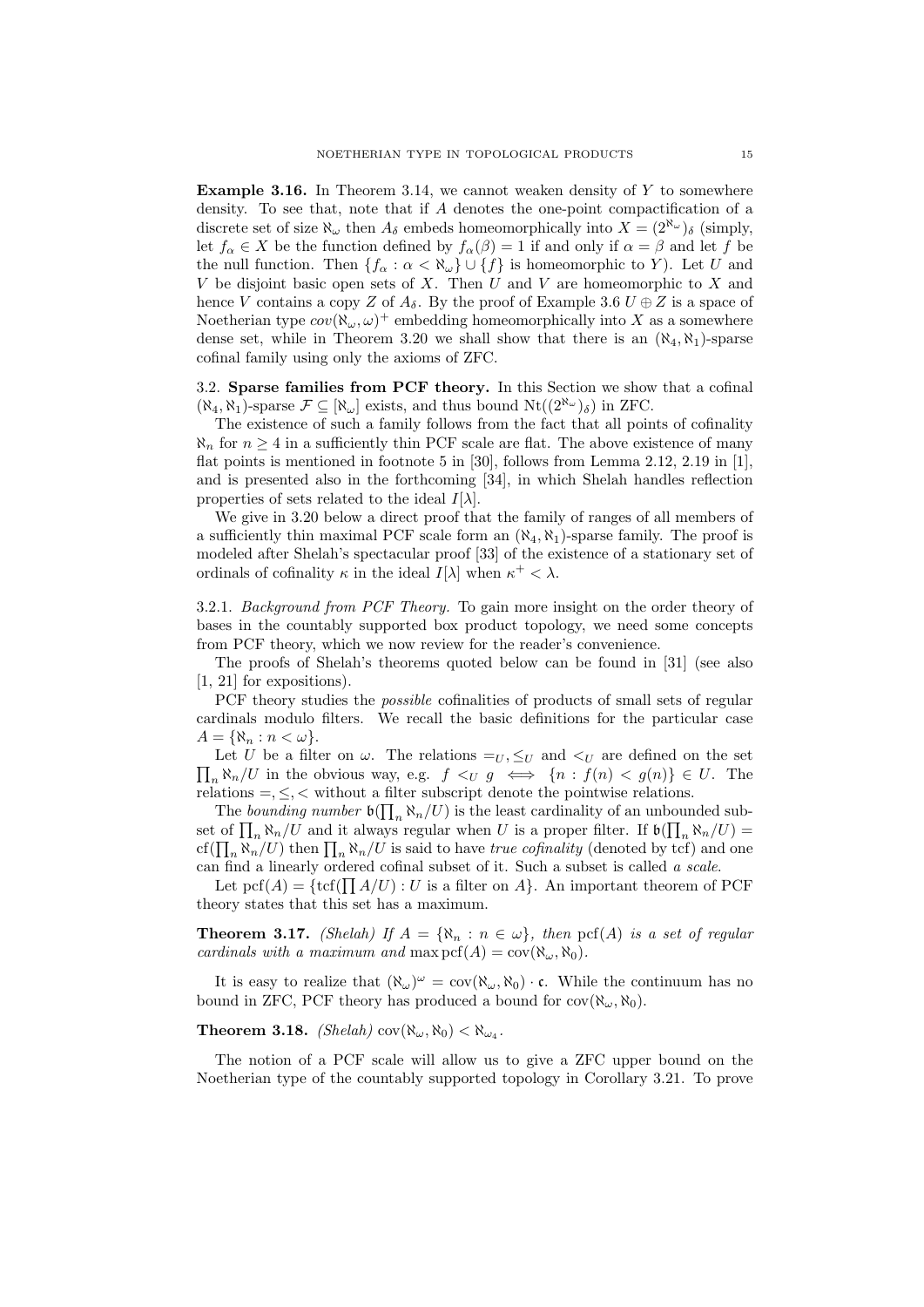that the upper bound can consistently drop to  $\aleph_1$ , we will need PCF scales with stronger properties whose existence is independent of ZFC.

Recall that, given a filter U over  $\omega$ , a function  $g \in On^{\omega}$  is said to be an *exact* upper bound for a  $\lt_U$ -increasing sequence  $\{f_\alpha : \alpha \lt \lambda\} \subset On^\omega$  if  $f_\alpha \lt_U g$  for every  $\alpha < \lambda$  and whenever  $g' <_{U} g$  there is  $\beta < \lambda$  such that  $g' <_{U} f_{\beta}$ . A  $\leq_{U}$ -increasing sequence  $\{f_\alpha : \alpha < \beta\}$  where  $cf(\beta) = \delta > \aleph_0$  is called flat (see [20]) if there exists a  $\lt$ -increasing sequence  $\{h_i : i \lt \delta\} \subset On^{\omega}$  so that for all  $i \lt \delta$  there is  $\alpha \lt \beta$ with  $h_i \lt_U f_\alpha$  and for every  $\alpha \lt \beta$  there is  $i \lt \delta$  with  $f_\alpha \lt_U h_i$ . Observe that every flat sequence has an exact upper bound. By Lemma 9 in [20], if  $\lambda > \aleph_0$  is regular, U is a filter over  $\omega$  and a  $\langle U$ -increasing sequence  $\langle f_\alpha : \alpha \langle \lambda \rangle$  of ordinal functions on  $\omega$  has an exact upper bound g, then for every regular  $\kappa \in (\aleph_0, \lambda)$  the set  $A_{\kappa} = \{n : cf(g(n)) = \kappa\}$  is in the dual of U, that is,  $\omega \setminus A_{\kappa} \in U$ . We will use the following simple corollary of this fact.

**Proposition 3.19.** If  $\kappa > \aleph_0$  is regular, U is a filter over  $\omega$ , and a  $\lt_U$ -increasing sequence of ordinal functions  $\langle f_\alpha : \alpha < \kappa \rangle$  on  $\omega$  is flat, then  $\bigcup_{\alpha < \kappa} \text{ran } f_\alpha$  has cardinality  $\kappa$ .

A scale  $\overline{f} = \{f_{\alpha} : \alpha < \lambda\} \subset On^{\omega}$  is called *good* if, for every  $\beta < \lambda$  such that  $cf(\beta) > \aleph_0$ , the sequence  $\overline{f} \restriction \beta = \{f_\alpha : \alpha < \beta\}$  is flat and the function  $f_\beta$  is an exact upper bound for it.

3.2.2. A ZFC upper bound. We prove now the existence of a cofinal sparse family.

**Theorem 3.20.** There exists a cofinal family  $\mathcal{F} \subseteq [\aleph_\omega]^{\aleph_0}$  which is  $(\aleph_\alpha, \aleph_\alpha)$ -sparse for every  $4 \leq \alpha \leq \omega$ .

**Corollary 3.21.** (1) The Noetherian type of  $(2^{\aleph_{\omega}})_{\delta}$  is at most  $\aleph_4$ .

- (2) For every  $n \in \omega$  the Noetherian type of  $(2^{\aleph_{\omega}})_{\aleph_n}$  is at most  $\max\{\aleph_4, \aleph_{n+1}\}$
- (3) For every  $n \geq 4$ , the Noetherian type of  $(2^{\aleph_{\omega}})_{\aleph_n}$  is equal to  $\aleph_{n+1}$ .
- (4)  $(\aleph_{\omega+1}, \aleph_{\omega}) \nrightarrow (\aleph_{n+1}, \aleph_n)$  for all  $n \geq 3$ .

Proof of Theorem. By Corollary 3.11 and Proposition 3.12, it suffices to prove the existence of a family  $\mathcal{F} \subseteq [\aleph_{\omega}]^{\aleph_0}$  of cardinality  $cov(\aleph_{\omega}, \aleph_0)$  which is  $(\aleph_4, \aleph_1)$ -sparse The proof below makes no assumption about the size of the continuum, but, by Proposition 3.8, (2), the proof below is needed only when the continuum is larger than  $\aleph_3$ .

Let  $\Omega$  be a sufficiently large regular cardinal and let  $\langle H(\Omega), \in, \ldots \rangle$  be the structure of all sets of hereditary cardinality smaller than  $\Omega$  expanded with Skolem functions. An object  $f(\bar{p})$  which a Skolem function f selects from nonempty set definable from the parameters  $\bar{p}$  will be called "canonical." For example, for every regular  $\kappa, \lambda < \Omega$  that satisfy  $\kappa^+ < \lambda$ , there exists club guessing sequences of the form  $\overline{C} = \langle c_{\delta} : \delta \in E_{\kappa}^{\lambda} \rangle$ ; hence, there is a canonical such sequence, which belongs to every substructure  $M \prec \langle H(\Omega), \in, \ldots \rangle$  to which the parameters  $\kappa$  and  $\lambda$  belong.

Denote  $\lambda = \max \mathrm{pcf}(\{\aleph_n : n \in \omega\}) = \mathrm{cov}(\aleph_\omega, \aleph_0)$  and recall that  $\lambda$  is regular. Let U be the canonical filter such that  $\text{tcf}(\prod_{n<\omega} \aleph_n/U) = \text{cov}(\aleph_\omega, \aleph_0)$  and let  $\langle f_{\alpha} : \alpha \langle \lambda \rangle \in (\prod_{n} \aleph_n)^{\lambda}$  be the canonical  $\lambda$ -scale for  $\langle U \rangle$ . Fix a continuously increasing chain  $M := \langle M_i : i \langle \lambda \rangle$  of elementary submodels of  $\langle H(\Omega), \in, \ldots \rangle$ satisfying the following for all  $i < \lambda$ .

- $\bullet$   $|M_i| < \lambda$ ,
- $\bullet i+1 \subseteq M_i,$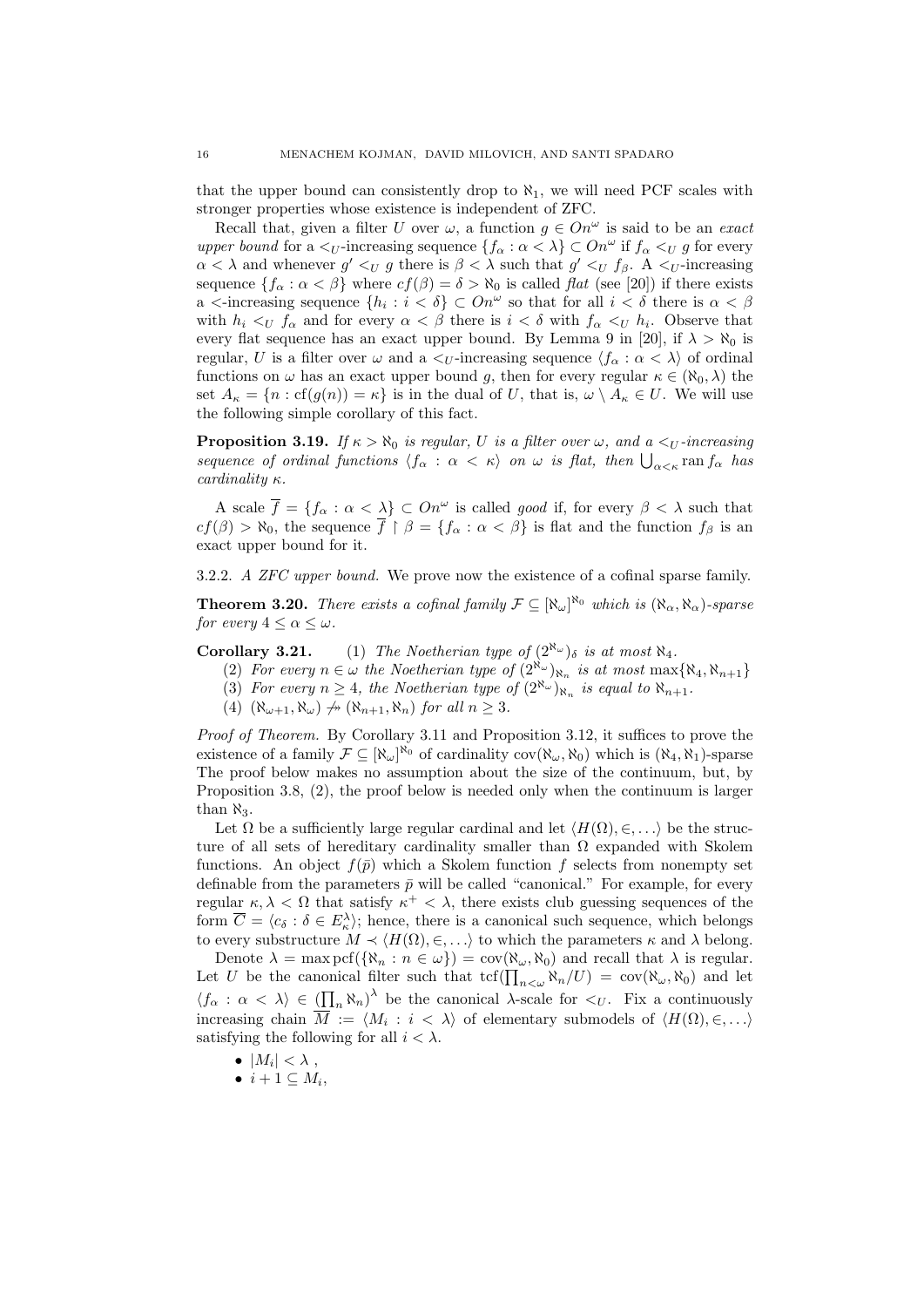•  $\overline{M} \restriction (i+1) \in M_{i+1}$ .

Let  $E \subseteq \lambda$  be the club set of points  $i < \lambda$  for which  $M_i \cap \lambda = i$ . The sequence  $\langle f_i : i \in E \rangle$  is a  $\lambda$ -scale. Finally, set  $\mathcal{F} = {\text{ran } f_i : i \in E}.$ 

To prove that F is  $(\aleph_4, \aleph_1)$ -sparse, let  $A \in [E]^{\aleph_4}$  be given of order-type  $\omega_4$ , and we shall find some  $B \in [A]^{\aleph_1}$  such that  $|\bigcup_{j \in B} \text{ran } f_j| = \aleph_1$ . By Proposition 3.19, it suffices that the B we find be such that  $\overline{f} \restriction B$  is flat.

Fix a continuously increasing chain  $\overline{N} = \langle N_{\zeta} : \zeta \leq \omega_3 \rangle$  of elementary submodels of  $\langle H(\Omega), \in, \ldots \rangle$  satisfying the following for all  $\zeta \leq \omega_3$ .

 $\bullet$   $|N_{\zeta}| = \aleph_3,$ 

 $\bullet \ \{\overline{M},A,E\} \cup \omega_3 \subseteq N_0,$ 

•  $\overline{N} \upharpoonright (\zeta + 1) \in N_{\zeta + 1}.$ 

Let  $h(\zeta) = \sup(N_{\zeta} \cap A)$  for all  $\zeta \leq \omega_3$ . As A has order-type  $\omega_4$  and  $N_{\zeta}$  has cardinality  $\omega_3$ ,  $h(\zeta) < \sup A$  for all  $\zeta \leq \omega_3$ . Also, as  $A, E \in N_\zeta$ , it follows that  $h(\zeta) \in E$  and is a limit point of A, for every  $\zeta \leq \omega_3$ . For  $\zeta \leq \omega_3$  let  $j(\zeta) =$  $\min\{A \setminus h(\zeta)\}.$  So

$$
(3.1) \qquad \qquad h(\zeta) \le j(\zeta) < h(\zeta + 1)
$$

for all  $\zeta < \omega_3$ , by elementarity.

In the model  $M_{h(\omega_3)+1}$ , there exists some canonical function  $g : \omega_3 \to h(\omega_3)$ which is increasing and continuous and has range cofinal in  $h(\omega_3)$ . Let  $C \subseteq \omega_3$  be the club set of points  $\zeta < \omega_3$  which satisfy  $h(\zeta) = g(\zeta)$ , and let  $\delta \in E_{\omega_1}^{\omega_3}$  be such that  $c_{\delta} \subseteq C$  where  $\langle c_{\eta} : \eta \in E_{\omega_1}^{\omega_3} \rangle$  is the canonical club guessing sequence. Let  $B = \{j(\xi) : \xi \in c_{\delta}\}\$ . As  $otp(c_{\delta}) = \omega_1$  and  $\zeta \mapsto j(\zeta)$  is order-preserving,  $B \in [A]^{\aleph_1}$ . We prove that  $\overline{f} \restriction B$  is flat. By (3.1), it suffices to prove that  $\langle f_{h(\xi)} : \xi \in c_{\delta} \rangle$  is flat.

**Claim.**  $\sup_{\rho \geq \xi \in c_{\delta}} f_{h(\xi)} \leq U \ f_{h(\rho+1)} \text{ for all } \rho \in c_{\delta}.$ 

*Proof.* Let  $t = \sup_{\rho \geq \xi \in c_{\delta}} f_{h(\xi)}$ . As the sequence  $\langle h(\xi) : \xi \in c_{\delta} \cap (\rho + 1) \rangle$  belongs to  $N_{\rho+1}$ , also  $t \in N_{\rho+1}$ . Since  $c_{\delta} \subset C$ , we have  $h(\xi) = g(\xi)$  for all  $\xi \in c_{\delta} \cap (\rho+1)$ . Since  $g, c_{\delta}, \rho \in M_{h(\omega_3)+1}$  and  $g(\xi) = h(\xi)$  for all  $\xi \in c_{\delta}$ , the set  $\{h(\xi) : \xi \in c_{\delta} \cap (\rho + 1)\}\$ also belongs to  $M_{h(\omega_3)+1}$ . Therefore,  $t \in M_{h(\omega_3)+1}$ ; hence,  $t \leq_U f_\gamma$  where  $\gamma =$  $\sup(M_{h(\omega_3)+1}\cap\lambda).$ 

Observe that  $\gamma < \sup(A)$  because  $A \subset E$ . Therefore,  $\alpha = \min(A \setminus \gamma)$  witnesses the truth of the sentence "There exists  $a \in A$  such that  $t \leq_U f_a$ ." As  $t, A, f \in N_{\rho+1}$ , we can find such an a in  $A \cap N_{\rho+1}$  by elementarity. Consequently, there exists some  $\beta < h(\rho + 1)$  such that  $t <_U f_\beta$ . Hence,  $t <_U f_{h(\rho+1)}$ .

 $\Box$ 

Menachem Magidor pointed out to us that as every point of cofinality  $\aleph_4$  in the scale which is fixed in the proof of Theorem 3.20 is flat, the family constructed there in has the property that every subfamily of size  $\aleph_4$  contains a subset of size  $\aleph_4$  which is free. In view of Proposition 3.13, this follows directly from  $(\aleph_4, \aleph_1)$ -sparseness of the family.

3.2.3. A refinement. A refinement of Theorem 3.20 can be proved as follows, using the trick of Main Claim 1.3 and Claim 1.4 in chapter 2 of [31]. By stretching the sequence of models  $\overline{N}$  to length  $\aleph_4$ , on gets that every point of cofinality  $\aleph_4$ in  $\overline{f}$  above is flat. Suppose  $\langle f_{\alpha} : \alpha < \aleph_4 \rangle$  is  $\langle \langle U \rangle$ -increasing and) flat and fix  $\langle h_{\alpha} : \alpha < \omega_4 \rangle$  which is  $\langle$ -increasing and equivalent to  $\overline{f}$ , that after thinning out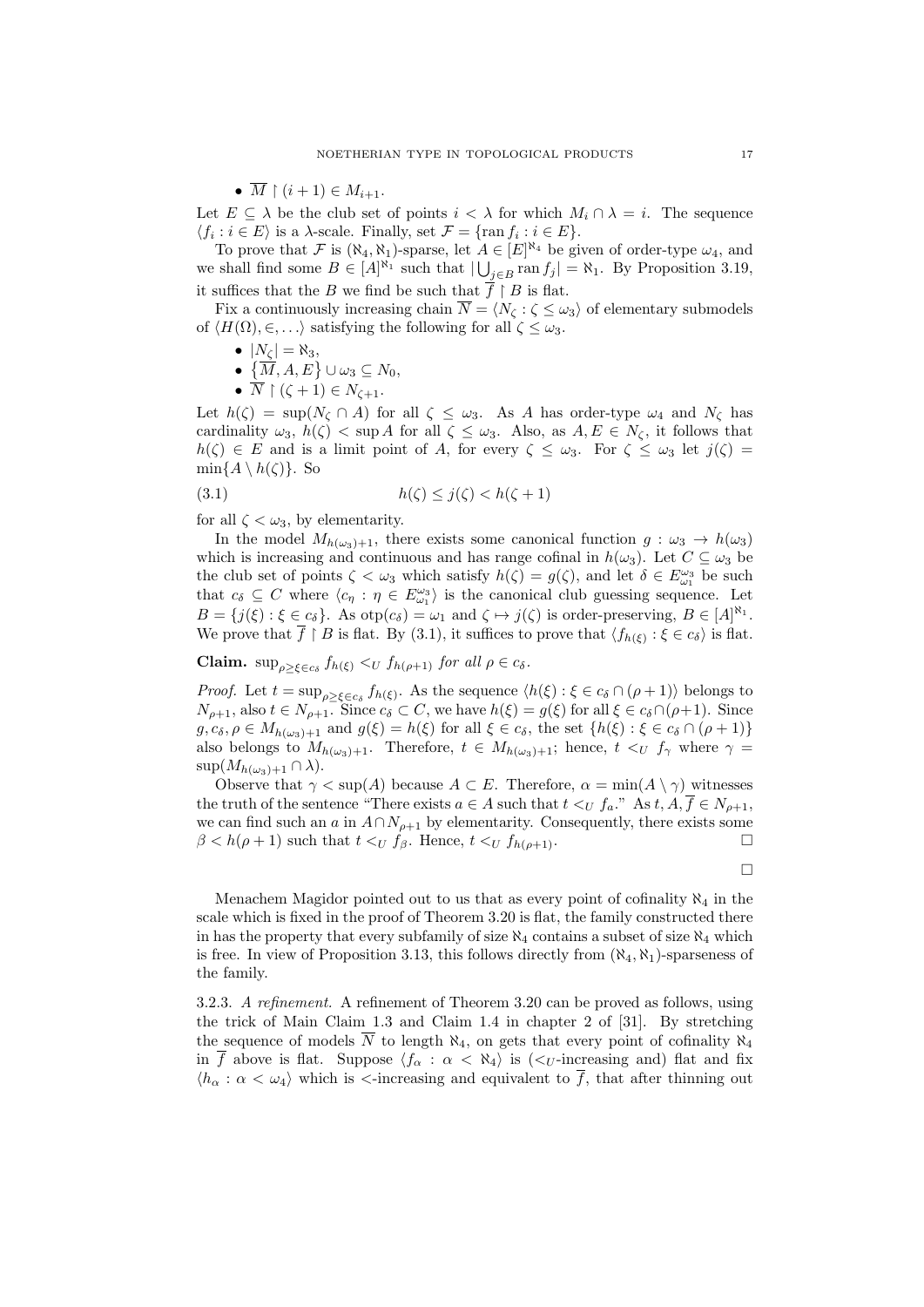and re-numbering, it holds that  $f_{\alpha} < h_{\alpha} <_{U} f_{\alpha+1}$  for every  $\alpha < \omega_4$ . For each  $\alpha < \omega_4$  let  $A_\alpha \in U$  be such that  $h_\alpha \restriction A_\alpha < f_{\alpha+1} \restriction A_\alpha$ . If U is generated by fewer than  $\aleph_4$  sets, then for an unbounded set of  $\alpha < \omega_4$  the  $A_\alpha$  can be chosen as a fixed set  $B \in U$ , and then  $f_{\alpha+1} \restriction A_\alpha$  are pairwise disjoint functions. This means that the family of countable sets  $\{\text{ran } f_{\alpha} : \alpha \in A\}$  contains a subfamily  $\{\text{ran } f_{\alpha+1} : \alpha \in A'\}$ of the same size with a disjoint refinement — for each  $\alpha \in A'$  the set ran $(f_{\alpha+1} \upharpoonright B)$ is a countably infinite subset of ran  $f_{\alpha+1}$  and these sets are pairwise disjoint.

The ideal  $J_{\rm{max\,per}}$  is generated by fewer than  $\aleph_4$  PCF generators by the pcf theorem. Therefore, setting  $U = J^*_{\text{max~perf}}$ , we have the following theorem:

**Theorem 3.22.** There is a cofinal  $\mathcal{F} \subseteq [\aleph_{\omega}]^{\aleph_0}$  with the property that every  $A \in$  $[\mathcal{F}]^{\aleph_4}$  contains A' of size  $\aleph_4$  which has a disjoint refinement.

3.3. Consistency results. Our main aim in the rest of the paper is to show, modulo very large cardinals, that the value of  $Nt((2^{\aleph_{\omega}})_{\delta})$  is undecidable by the usual axioms of set theory. We start by proving the consistency of it being the minimum possible value.

**Lemma 3.23.** (Shelah, [31]) If  $cov(\aleph_{\omega}, \aleph_0) = \aleph_{\omega+1}$  and there exists a good scale of size  $\aleph_{\omega+1}$  in  $(\prod_{n\in\omega}\aleph_n,\leq^*)$ , then there is an  $(\aleph_1,\aleph_1)$ -sparse cofinal family which is cofinal in  $[\aleph_{\omega}]^{\omega}$ .

*Proof.* Let  $\overline{f} = \{f_{\alpha} : \alpha < \aleph_{\omega+1}\}\$  be a good scale in  $(\prod_{n \in \omega} \aleph_n, \leq^*)$ . We claim that  $\{\tan f_{\alpha} : \alpha < \aleph_{\omega+1}\}\$ is an  $(\aleph_1, \aleph_1)$ -sparse family. Indeed, let  $\{f_{\alpha_i} : i < \omega_1\} \subset f$ , where  $\{\alpha_i : i < \omega_1\}$  is an increasing sequence of ordinals. Then  $\gamma = \sup_{i < \omega_1} \alpha_i$  has cofinality  $\aleph_1$  and hence the sequence  $\overline{f} \restriction \gamma$  is flat. By Proposition 3.19,  $\bigcup_{i < \omega_1} \text{ran } f_{\alpha_i}$ is uncountable.

**Corollary 3.24.** If  $\Box_{\aleph_{\omega}}$  and  $cov(\aleph_{\omega}, \omega) = \aleph_{\omega+1}$  hold then  $\text{Nt}((2^{\aleph_{\omega}})_{\delta}) = \aleph_1$ .

*Proof.* From  $\Box_{\aleph_{\omega}}$  follows that there is a good scale (actually, "very good scale", see Theorem 4 in [9]) of length  $\aleph_{\omega+1}$  on  $(\prod_{n\in A}\aleph_n,\leq^*)$  for some infinite  $A\subseteq\omega$ . The proof of Lemma 3.23 can be trivially modified to accommodate the restriction of the index set to A.

The statement  $(\aleph_{\omega+1}, \aleph_{\omega}) \rightarrow (\aleph_1, \aleph_0)$  is known as *Chang's Conjecture for*  $\aleph_{\omega}$ . Assuming the consistency of slightly more than a huge cardinal, Chang's Conjecture for  $\aleph_{\omega}$  is consistent with the GCH by [23]. If Chang's Conjecture for  $\aleph_{\omega}$  holds, then no family of countable subsets of  $\aleph_{\omega}$  whose size is  $>\aleph_{\omega}$  can be  $(\aleph_1, \aleph_1)$ -sparse. Therefore we have the following theorem due to Lajos Soukup.

**Theorem 3.25.** ([35]) Assume Chang's Conjecture for  $\aleph_{\omega}$ . Then  $Nt((2^{\aleph_{\omega}})_{\delta}) \geq \aleph_2$ . If CH is also assumed, then  $\text{Nt}((2^{\aleph_{\omega}})_{\delta}) = \aleph_2$ .

We do not know whether it is consistent that  $\pi Nt((2^{\aleph_{\omega}})_{\delta}) > \aleph_2$ . This seems to require completely different techniques. Indeed, we can prove that  $\pi Nt((2^{\aleph_{\omega}})_{\delta}) =$  $\aleph_1$  is consistent with Chang's Conjecture for  $\aleph_\omega$ .

**Lemma 3.26.** If  $\mathbb P$  is a ccc partial order then forcing with  $\mathbb P$  preserves Chang's Conjecture at  $\aleph_{\omega}$  (and everywhere else).

Remark. The above lemma is apparently well-known, and mentioned without proof by Shelah [32]. We include a proof since we failed to find one in the literature.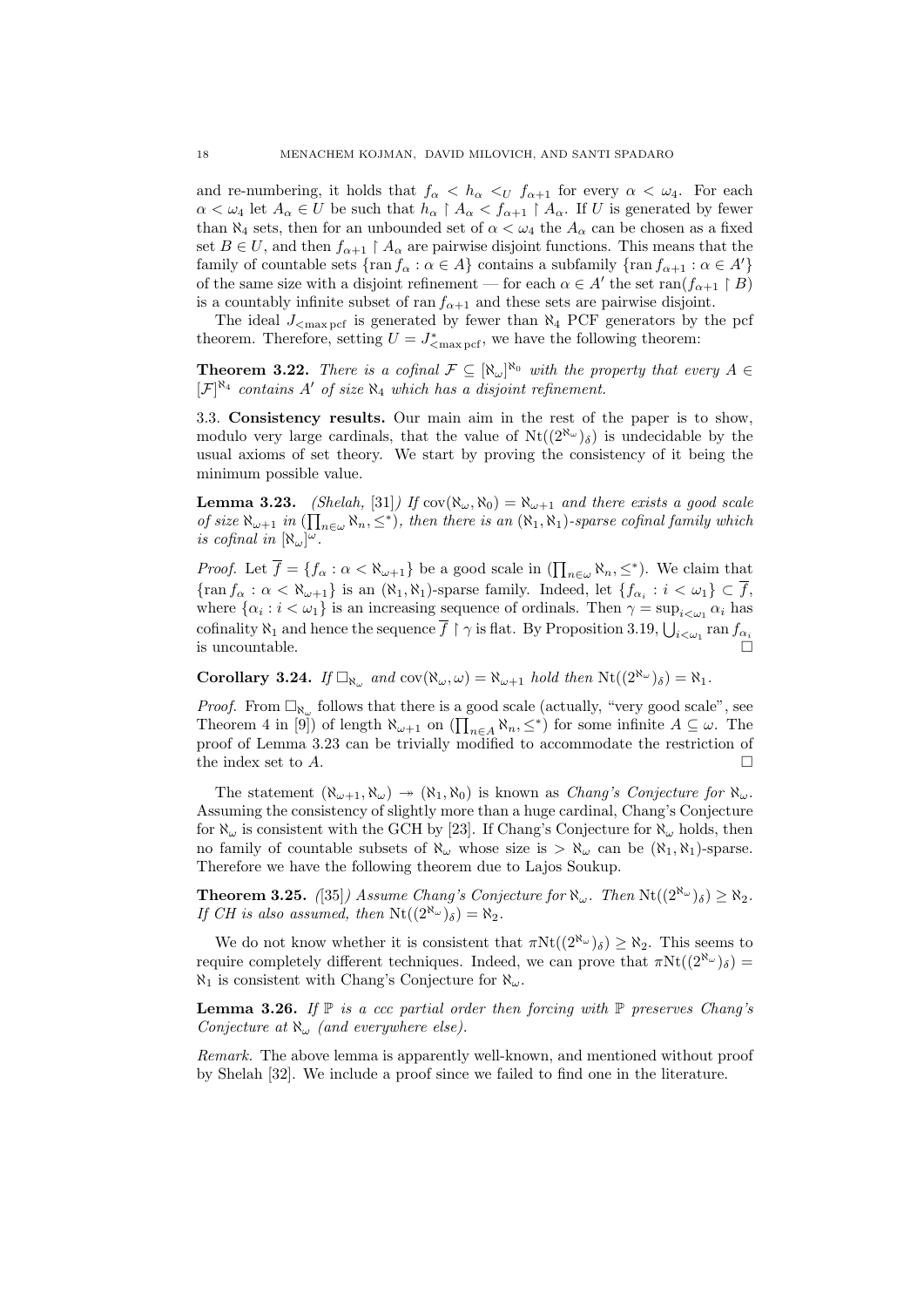*Proof.* An equivalent formulation of Chang's Conjecture at  $\aleph_\omega$  is that for all sufficiently large regular  $\theta$  and all  $A \in H(\theta)$ , there exists  $M \prec H(\theta)$  such that  $A \in M$ ,  $|M \cap \aleph_{\omega+1}| = \aleph_1$ , and  $|M \cap \aleph_{\omega}| = \aleph_0$ .

Assume Chang's Conjecture at  $\aleph_{\omega}$  and let G be a V-generic filter of P. Choose  $\theta$  large enough that  $\mathbb{P}, \aleph_{\omega+1} \in H(\theta)$ . In  $V[G]$ , let  $A \in H(\theta)$ . Back in V, let A<sup>t</sup> be a P-name for A and let  $N \prec H(\theta)$  be such that  $\dot{A}, \mathbb{P} \in N$ ,  $|N \cap \aleph_{\omega+1}| = \aleph_1$ , and  $|N \cap \aleph_\omega| = \aleph_0$ . We claim that G is also N-generic. Indeed, let  $C \in N$  be a maximal antichain. Since  $|C| \leq \aleph_0$ , we have that  $C \subset N$ . Now, since G is V-generic, there is  $x \in G \cap C \subset N$ , which proves the claim. Set  $M = N[G] = \{ \tau_G : \tau \in V^{\mathbb{P}} \cap N \}$ . Since  $\mathbb{P} \in N$ , we have  $M \prec H(\theta)[G]$ . We have  $M \cap \theta = N \cap \theta$  because  $\mathbb{P}$  is N-generic. Hence, in  $V[G]$  we have  $M \prec H(\theta)$ ,  $A \in M$ ,  $|M \cap \aleph_{\omega+1}| = \aleph_1$ , and  $|M \cap \aleph_{\omega}| = \aleph_0$ , as desired. (Note that the above argument generalizes to any Chang conjecture  $(\kappa, \lambda) \rightarrow (\mu, \langle \nu \rangle)$ .

**Theorem 3.27.** There is a model of Chang's Conjecture for  $\aleph_{\omega}$  where  $\pi \text{Nt}((2^{\aleph_{\omega}})_{\delta}) =$  $\aleph_1$ .

*Proof.* Assume GCH plus Chang's Conjecture (at  $\aleph_{\omega}$ ) in the ground model and force with finite partial functions on  $\aleph_{\omega+1}$ . Then, in a generic extension,  $\mathfrak{c} =$  $\aleph_{\omega+1} = 2^{\aleph_{\omega}}$  and Chang's Conjecture still holds by Lemma 3.26. Moreover,  $(2^{\aleph_{\omega}})_{\delta}$ is homeomorphic to  $(((2^{\omega})_{\delta})^{\aleph_{\omega}})_{\delta}$ , which in turn is homeomorphic to  $(D(\aleph_{\omega+1})^{\aleph_{\omega}})_{\delta}$ , where  $D(\aleph_{\omega+1})$  denotes the discrete space of size  $\aleph_{\omega+1}$ . We now prove that in a generic extension  $\pi \text{Nt}((D(\aleph_{\omega+1})^{\aleph_{\omega}})_{\delta}) = \aleph_1$ . Indeed, let  $\{\sigma_{\alpha} : \alpha < \aleph_{\omega+1}\}\)$ a cofinal family of countable partial functions from  $\aleph_{\omega}$  to  $\aleph_{\omega+1}$ . For every  $\alpha$  $\aleph_{\omega+1}$ , choose  $\beta_{\alpha} \notin \text{dom}(\sigma_{\alpha})$ . Define  $\mathcal{F} = {\sigma_{\alpha} \cup \langle \beta_{\alpha}, \alpha \rangle : \alpha < \aleph_{\omega+1}}$ , which is a cofinal family. Suppose by contradiction that  $\langle \mathcal{F}, \supseteq \rangle$  is not  $\omega_1^{op}$ -like. Then there is an uncountable set  $A \subset \aleph_{\omega+1}$  and a countable partial function  $\tau$  such that  $\sigma_\alpha \cup \langle \beta_\alpha, \alpha \rangle \subset \tau$  for every  $\alpha \in A$ . If the  $\beta_\alpha$ s are all distinct then  $\tau$  has uncountable domain, while if there are distinct  $\alpha, \gamma \in A$  such that  $\beta_{\alpha} = \beta_{\gamma}$ , then  $\tau$  is not a partial function.

Remark. The proof above shows that  $2^{\omega} = (\aleph_{\omega})^{\aleph_0}$  implies  $\pi \text{Nt}((2^{\aleph_{\omega}})_{\delta}) = \aleph_1$ .

Corollary 3.28. There is a model of ZFC where  $\pi \text{Nt}((2^{\aleph_{\omega}})_{\delta}) = \aleph_1 < \aleph_2 =$  $\mathrm{Nt}((2^{\aleph_\omega})_\delta)$ 

In contrast with the above separation of Noetherian type and Noetherian  $\pi$ -type, the weight and  $\pi$ -weight of  $(2^{\aleph_{\omega}})_{\delta}$  are both  $(\aleph_{\omega})^{\aleph_0}$  in every model of ZFC.

We would still be interested in examples showing the sharpness of Theorem 3.2 using milder set-theoretic assumptions.

Question 3.29. Is the existence of a compact space X such that  $Nt(X_{\delta}) > 2^{Nt(X)}$ equiconsistent with ZFC?

Question 3.30. Is it consistent that  $Nt((2^{\aleph_{\omega}})_{\delta}) > \aleph_2$ ?

Question 3.30 is related to approachability. Given a sequence  $\langle C_i : i \langle \lambda \rangle$  where  $C_i \subseteq i$  is unbounded, and, for club many i,  $otp(C_i) = cf(i)$ , an ordinal  $i < \aleph_{\omega+1}$  is approachable with respect to  $\overline{C}$  if  $\{C_i \cap j : j < i\} \subseteq \{C_j : j < i\}$ . As argued by Foreman and Magidor in the proof of Claim 4.4 of [12], for every  $\overline{C}$  as above and every continuous scale  $\langle f_i \rangle_{i \leq \lambda}$  of a reduced product  $\prod_{n \leq \omega} \aleph_n/U$ , there is a club  $D \subseteq \lambda$  such that if  $i \in D$  is approachable with respect to  $\overline{C}$ , then  $\overline{f}$  is flat at i.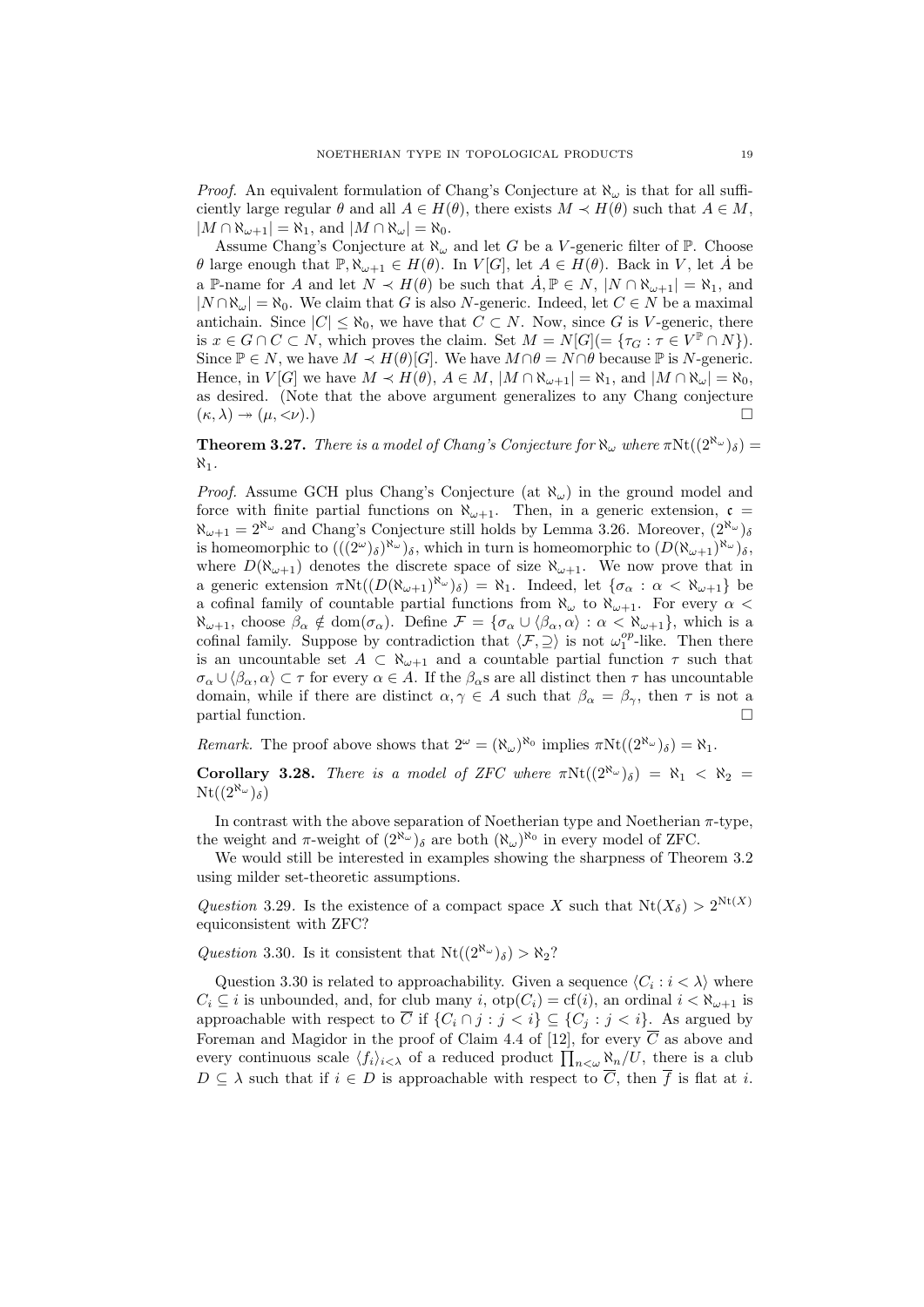Therefore, if we could find a club E and  $\overline{C}$  to which every  $\alpha \in E \cap E_{\omega_2}^{\text{cov}(\aleph_\omega,\omega)}$  is approachable, then we could deduce  $Nt((2^{\aleph_{\omega}})_{\delta}) \leq \aleph_2$ , arguing as in the proof of Lemma 3.23. Foreman and Magidor asked a related question, whether ZFC+GCH implies a version of Very Weak Square for  $E_{\omega_2}^{\aleph_{\omega+1}}$ .

Sharon and Viale [30] have shown that MM implies that club many points in  $E_{>\omega_1}^{\aleph_{\omega+1}}$  are approachable. Now, MM implies that  $cov(\aleph_{\omega}, \aleph_0) = (\aleph_{\omega})^{\aleph_0} = \aleph_{\omega+1}$ . (See [13], Theorem 10 and Corollary 11.) Thus, MM implies  $Nt((2^{\aleph_{\omega}})_{\delta}) \leq \aleph_2$ .

Question 3.31. Does MM imply that  $Nt((2^{\aleph_{\omega}})_{\delta}) = \aleph_2$ ?

A positive answer would reduce the consistency strength thus far required to break  $Nt((2^{\aleph_{\omega}})_{\delta}) = \aleph_1$ , for the consistency of Martin's Maximum has been proved relative to a supercompact cardinal [13]. Mild evidence for a positive answer is provided by Magidor's result that MM negates the existence of good scales (see [8], Theorem 17.1, for a proof).

We also remark that the consistency of Chang conjecture's variant  $(\aleph_{\omega+1}, \aleph_{\omega}) \rightarrow$  $(\aleph_2, \aleph_1)$  would imply the consistency of  $Nt((2^{\aleph_{\omega}})_{\delta}) > \aleph_2$ . Indeed, it implies that every cofinal family of countable subsets of  $\aleph_{\omega}$  contains  $\aleph_2$ -many members whose union U has size  $\aleph_1$ . But then, by the pigeonhole principle,  $\aleph_2$ -many of them would have to be contained in an initial segment of  $U$  (according to some ordering of type  $\omega_1$ ). Thus, by Theorem 3.14, we would have  $Nt((2^{\aleph_{\omega}})_{\delta}) > \aleph_2$ . However, the consistency of this version of Chang's Conjecture alone is an open problem [30].

Although  $Nt((2^{\aleph_{\omega}})_{\delta}) = \aleph_1$  is not consistent with Chang's Conjecture for  $\aleph_{\omega}$ , it is certainly consistent with very large cardinals. Let us note three reasons for that. First, it is standard that we can add a  $\Box_{\aleph_\omega}$ -sequence (and force GCH at  $\aleph_\omega$ ) with a mild forcing  $(i.e., a forcing smaller than any large cardinal)$ . Second, we can directly produce an  $(\aleph_1, \aleph_1)$ -sparse cofinal family with a mild forcing. Assume that  $\mathfrak{c} < \aleph_{\omega}$  in the ground model (or force it) and let  $\mathbb{P} = [[\aleph_{\omega}]^{\omega}]^{\omega}$  with  $q \leq p$  iff  $q \supseteq p$  and  $y \not\subseteq x$  for all  $x \in p$  and  $y \in q \setminus p$ . If G is a V-generic filter of  $\mathbb{P}$ , then  $\mathcal{F} = \bigcup G$  is cofinal in  $([\aleph_{\omega}]^{\omega})^V$ . Since  $\mathbb P$  is countably closed and has the  $\mathfrak{c}^+$ -cc,  $([\aleph_{\omega}]^{\omega})^{V[G]} = ([\aleph_{\omega}]^{\omega})^{V}$ , so F is actually cofinal in the  $[\aleph_{\omega}]^{\omega}$  of  $V[G]$ . Therefore, for every  $x \in [\aleph_\omega]^\omega$  we can find  $y, p$  with  $x \subseteq y \in p \in G$ , which implies  $\mathcal{F} \cap \mathcal{P}(x) \subseteq p$ . Thus, F is  $(\aleph_1, \aleph_1)$ -sparse.

Third, the combinatorial principle Very Weak Square of Foreman and Magidor [12] implies that a continuous scale contains a club set of functions such that every function indexed by an ordinal of cofinality  $\omega_1$  is a flat point ([12], Claim 4.4). So if we restrict ourselves to that club set of points, using the same argument of Lemma 3.23, we get an  $(\aleph_1, \aleph_1)$ -sparse cofinal family of countable subsets of  $\aleph_\omega$ . Now, by Theorem 2.5 of [12], if  $\kappa$  is supercompact in a model M of GCH, there is a generic extension of  $M$  in which cardinals and cofinalities are preserved. Very Weak Square holds at the successor of every singular cardinal, and  $\kappa$  remains supercompact. Thus, Corollary 3.24 can be generalized to show that  $\forall \alpha \ \text{Nt} \left( (2^{\aleph_{\alpha+\omega}})_{\delta} \right) = \aleph_1$  is consistent with the existence of a supercompact cardinal.

Acknowledgments. We thank Saharon Shelah for helpful comments about sparse families, Menachem Magidor for inspiring Proposition 3.13 and Judy Roitman for asking the question leading to Example 3.4.

We thank the referee for tracing inaccuracies in a previous version and for many helpful comments.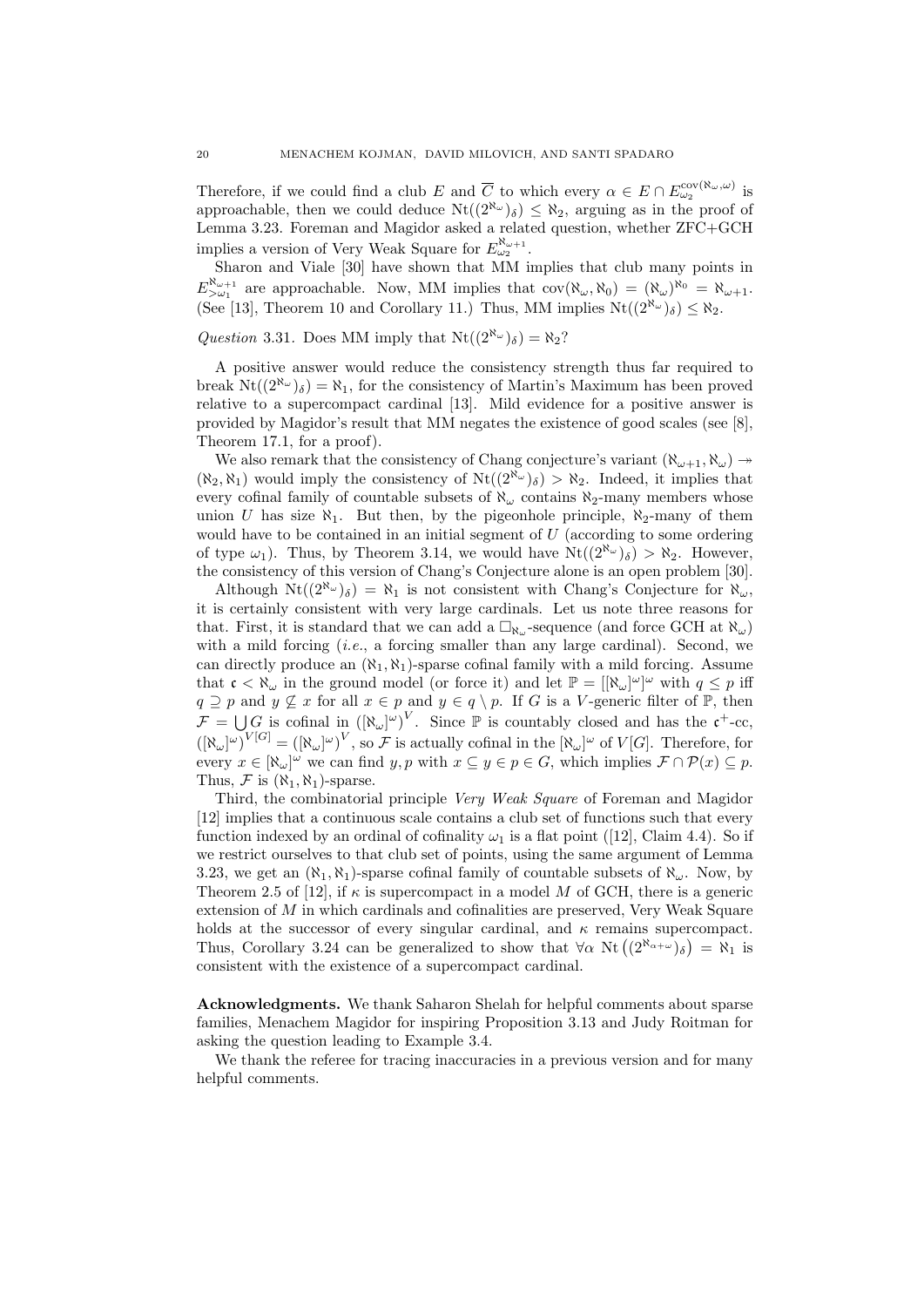#### **REFERENCES**

- [1] U. Abraham, M. Magidor, Cardinal Arithmetic, Handbook of Set Theory (M. Foreman, A. Kanamori, eds.), Springer, 2010.
- [2] A. V. Arhangel'skiĭ, On the metrization of topological spaces, Bull. Acad. Polon. Sci. Ser. Sci. Math. Astronom. Phys. 8 (1960), 589–595.
- [3] A. V. Arhangel'skiĭ(Ed.), General Topology III: Paracompactness, Function Spaces, Descriptive Theory, Encyclopedia of the Mathematical Sciences 3, Springer, 1995.
- [4] B. Bailey,  $\delta$ -*OIF spaces*, Questions Answers Gen. Topology **24** (2006), no. 2, 79–84.
- [5] Z. Balogh and H. Bennett, Total paracompactness of real GO-spaces, Proc. AMS 101 (1987), no. 4, 753–760.
- Z. Balogh, H. Bennett, D. Burke, D. Gruenhage, D. Lutzer and J. Mashburn, OIF spaces Questions Answers Gen. Topology 18 (2000), no.2, 129–141.
- [7] H. Bennett and D. Lutzer, Ordered spaces with special bases, Fund. Math. 158 (1998), 289-299.
- [8] J. Cummings, Notes on singular cardinal combinatorics, Notre Dame J. Formal Logic Volume 46 (2005), no. 3, 251–282
- [9] J. Cummings, M. Foreman, and M. Magidor, Squares, scales, and stationary reflection, J. Math. Logic 1 (2001), no. 1, 35–98.
- [10] D. W. Curtis, Total and absolute paracompactness, Fund. Math. **77** (1973), 277–283.
- [11] A. Dow, An introduction to applications of elementary submodels to topology, Topology Proceedings 13 (1988), 17–72.
- [12] M. Foreman, M. Magidor, A very weak square principle, J. Symbolic Logic, 62 (1997), no.1, 175–196.
- [13] M. Foreman, M. Magidor, S. Shelah, Martin's Maximum, saturated ideals and non-regular ultrafilters. Part 1., Annals of Mathematics 127 (1988), 1–47.
- [14] S. Geschke and S. Shelah, Some notes concerning the homogeneity of boolean algebras and boolean spaces, Topology Appl. 133 (2003), 241–253.
- [15] M. Gitik, Prikry-type forcings, Handbook of Set Theory (M. Foreman, A. Kanamori, eds.), Springer, 2010.
- [16] M. Gitik and M. Magidor, The singular cardinal hypothesis revisited, in Set Theory of the Continuum, H. Judah, W. Just and H. Woodin eds. (1992), 243–279.
- [17] R. W. Heath, Screenability, pointwise paracompactness, and metrization of Moore spaces, Canad. J. Math. 16 (1964), 763–770.
- [18] I. Juhász, Cardinal Function in Topology Ten Years Later, Mathematical Centre Tracts, 123, Mathematisch Centrum, Amsterdam, 1980.
- [19] I. Juhász, On two problems of A. V. Arhangel'skiĭ, General Topology and Appl. 2 (1972), 151–156.
- [20] M. Kojman, Exact upper bounds and their uses in set theory, Annals of Pure and Applied Logic 92 (1998), 267–282.
- [21] M. Kojman, A short proof of the PCF theorem, preprint.
- [22] A. Lelek, Some cover properties of spaces, Fund. Math. 64 (1969), 209-218.
- [23] J.P. Levinski, M. Magidor, S. Shelah, Chang's conjecture for  $\aleph_{\omega}$ , Israel J. Math. 69 (1990), no. 2, 161–172.
- [24] M. Magidor and S. Shelah, When does almost free imply free? (For groups, transversals, etc.) J. Amer. Math. Soc. 7 (1994), no. 4, 769?-830.
- [25] V. I. Malykhin, On Noetherian spaces, Amer. Math. Soc. Transl. 134 (1987), no.2, 83–91.
- [26] D. Milovich, Noetherian types of homogeneous compacta and dyadic compacta, Topology Appl. 156 (2008), 443–464.
- [27] D. Milovich, Splitting families and the Noetherian type of  $\beta\omega\setminus\omega$ , J. Symbolic Logic **73** (2008), no. 4, 1289–1306.
- [28] S.A. Peregudov, On the Noetherian type of topological spaces, Comment. Math. Univ. Carolin. 38 (1997), no. 3, 581–586.
- [29] S. A. Peregudov and B. E. Shapirovskiı̆, A class of compact spaces, Soviet Math. Dokl. 17 (1976), no. 5, 1296–1300.
- [30] A. Sharon and M. Viale, Some consequences of reflection on the approachability ideal, Trans. Amer. Math. Soc. 362 (2010), 4201–4212.
- [31] S. Shelah, *Cardinal Arithmetic*, Oxford University Press, 1994.